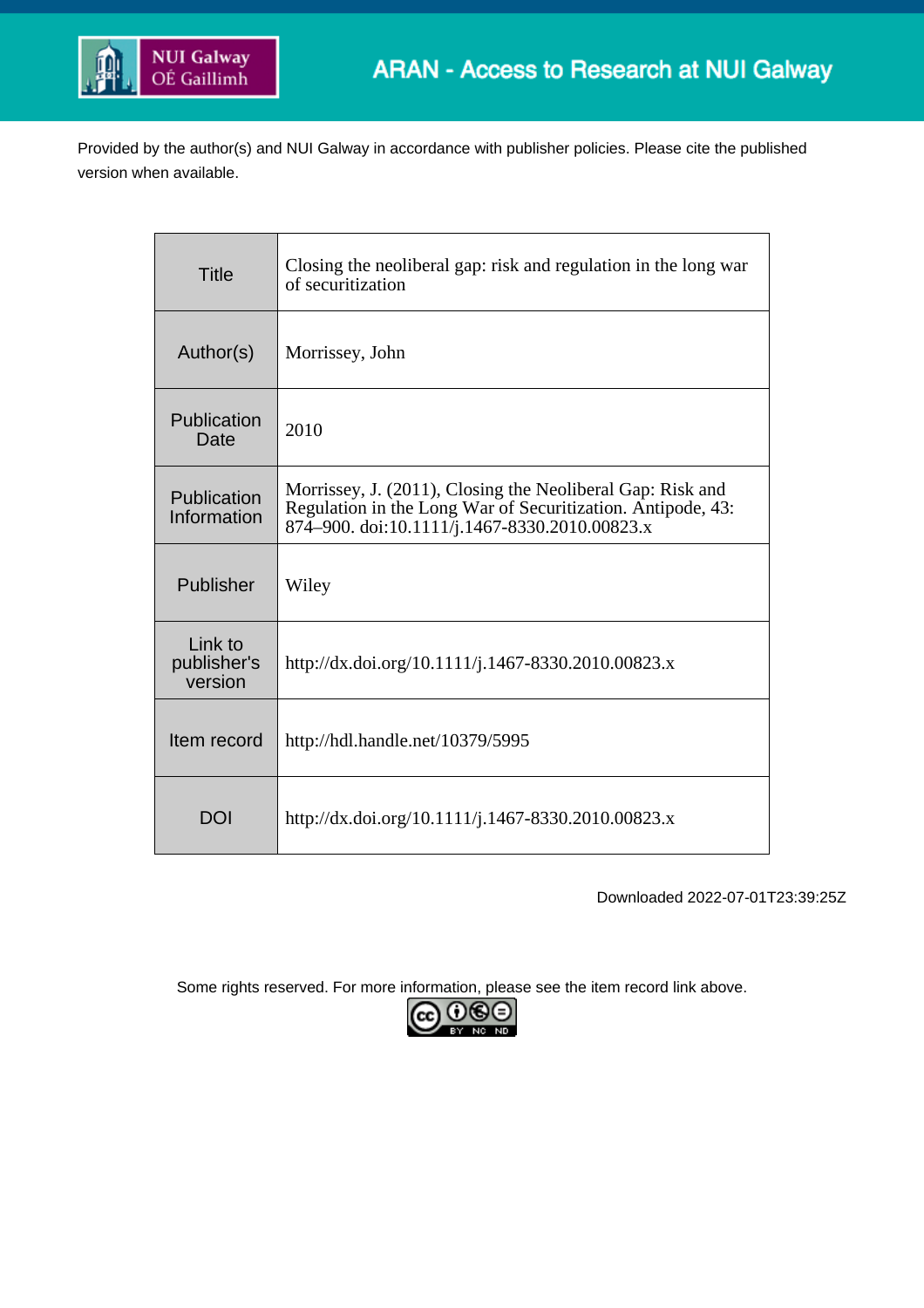# **Closing the neoliberal gap: risk and regulation in the long war of securitization**

**Please cite as:** Morrissey, J. (2011) 'Closing the neoliberal gap: risk and regulation in the long war of securitization', *Antipode*, 43(3): 874-900

**Published version available at: <http://dx.doi.org/10.1111/j.1467-8330.2010.00823.x>**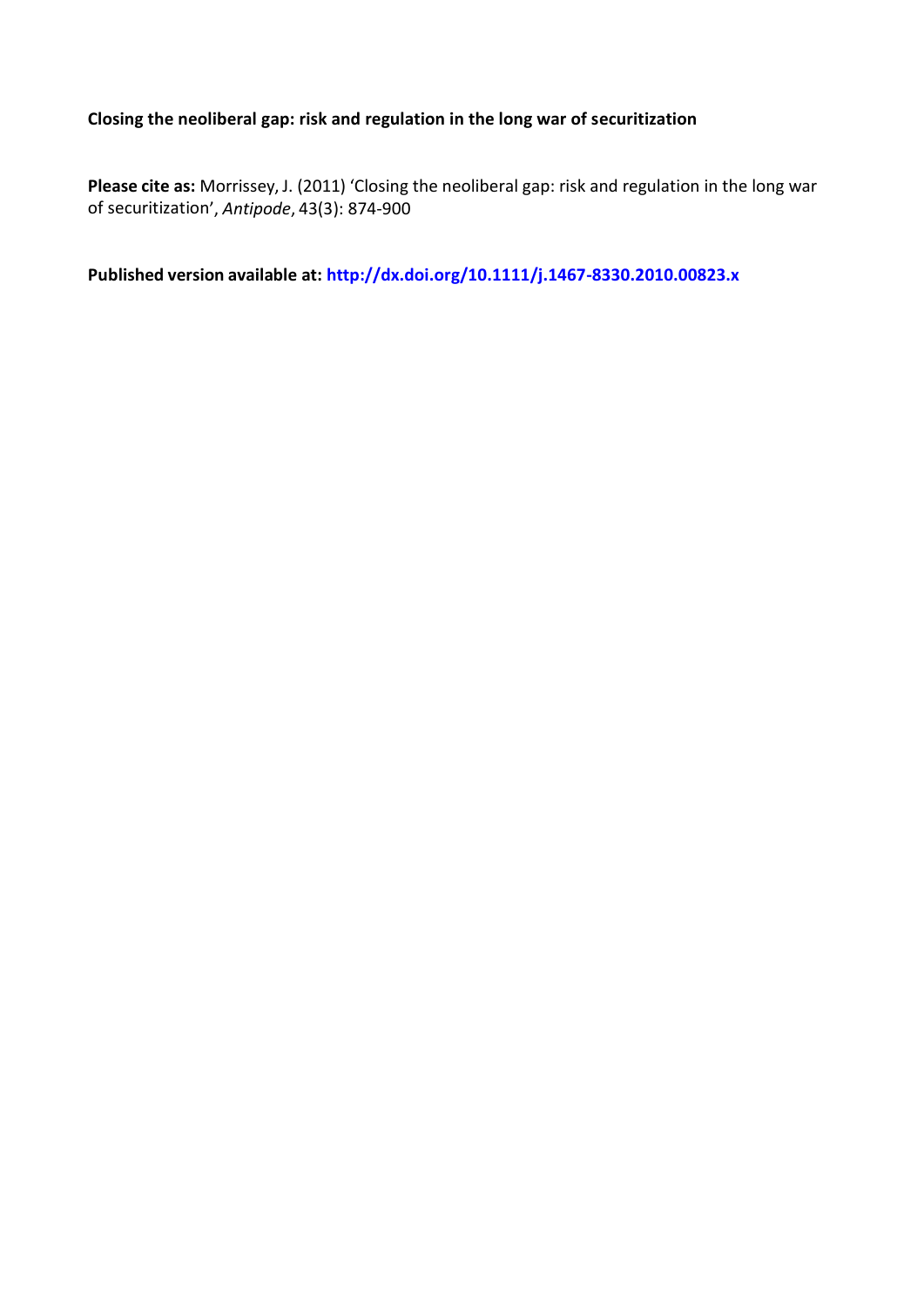# **Closing the Neoliberal Gap:**

# **Risk and Regulation in the Long War of Securitization**

## **John Morrissey**

Department of Geography, National University of Ireland, Galway, Galway, Ireland; john.morrissey@nuigalway.ie

Abstract: When US military commanders refer today to the "long war", they could more instructively refer to the "long war of securitization", involving both practices of war and reconstruction that have always been based on a therapeutic logic of preemption and an endgame of protection from global economic risk. Since the early 1980s, the centrepiece of US foreign policy has been the securitization of the Persian Gulf region, with the newly-created United States Central Command (CENTCOM) given the task of effecting a grand strategy that has subsequently been consistently based on two interrelated tactics: first, the discursive identification and positing of the Persian Gulf as a precarious yet pivotal geoeconomic space, essential to US and global economic health; and secondly the enactment of a dual military-economic securitization strategy to secure, patrol and regulate designated "vital interests" in the region. With the rhetorical power of "risk management" perhaps more palpable today than ever, this paper reflects on the neoliberal discourses of "risk" and "regulation" that sustain a "long war" in which the perennial potentiality of a volatile global political economy necessitates securitization by US military force.

**Keywords:** geopolitics, geoeconomics, risk, securitization, United States Central Command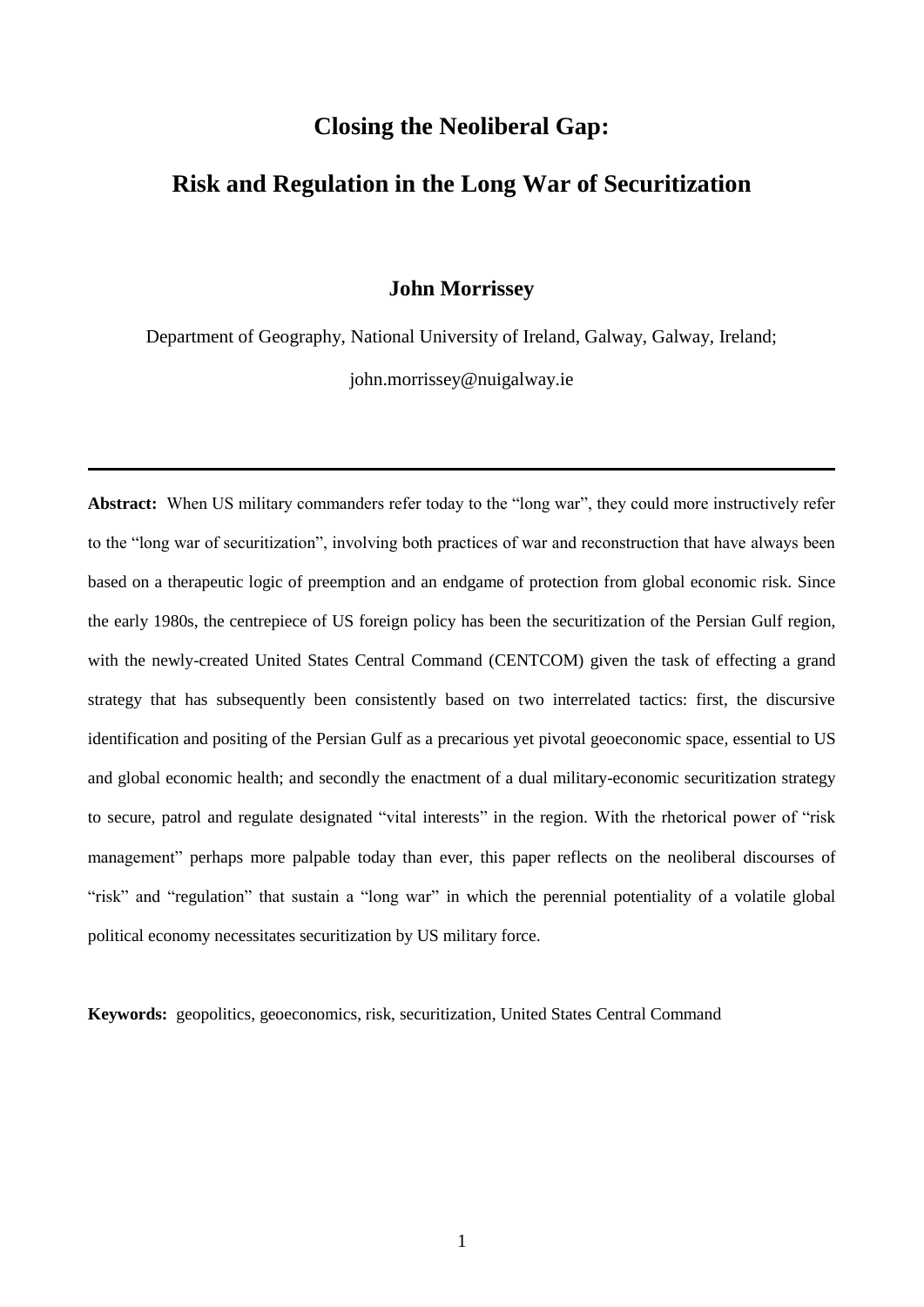A policeman keeps the peace by applying the minimum of force. He does not seek to expose himself unnecessarily... It is enough that he regulates matters (Pelletiere and Johnson II, *Oil and the New World System: CENTCOM rethinks its Mission*, 1992)

Protect, promote and preserve U.S. interests in the Central Region to include the free flow of energy resources, access to regional states, freedom of navigation, and maintenance of regional stability (US Central Command, *Shaping the Central Region for the 21st Century*, 1999)

#### **Introduction**

In 1981, Joshua Epstein, a RAND Corporation consultant and research fellow in International Relations at the John F. Kennedy School of Government at Harvard, reflected that it was "difficult to imagine a region at once so vital economically and so volatile politically as the Persian Gulf today" (Epstein 1981:126). Epstein was not alone in his scripting of US "vital" interests in the "volatile" region of the Middle East in the early 1980s. By then, leading protagonists in IR and Strategic Studies across the United States were increasingly positing the securitization of the Persian Gulf as the necessary endgame of a refocused US geopolitics in the region (Morrissey 2011a). Such an emboldened geopolitics involved from the outset a discursive production of both contemporary and future danger and, by extension, a "long war" of securitization. In 1983, the creation of US Central Command (CENTCOM) marked the US government's military commitment to this geopolitical and geoeconomic vision, and thereafter CENTCOM was tasked with the military-economic securitization of the Persian Gulf region.

CENTCOM continues today in spearheading US efforts to secure the Persian Gulf. Since its inception, no other regional command has been afforded more funding by the US Department of Defense, no other command has had more troops deployed to it, and no other command has seen more troops killed or wounded in action. In short, CENTCOM's "Area of Responsibility" (AOR; see figure 1) has been the primary focus of US military activity since 1983. What I want to do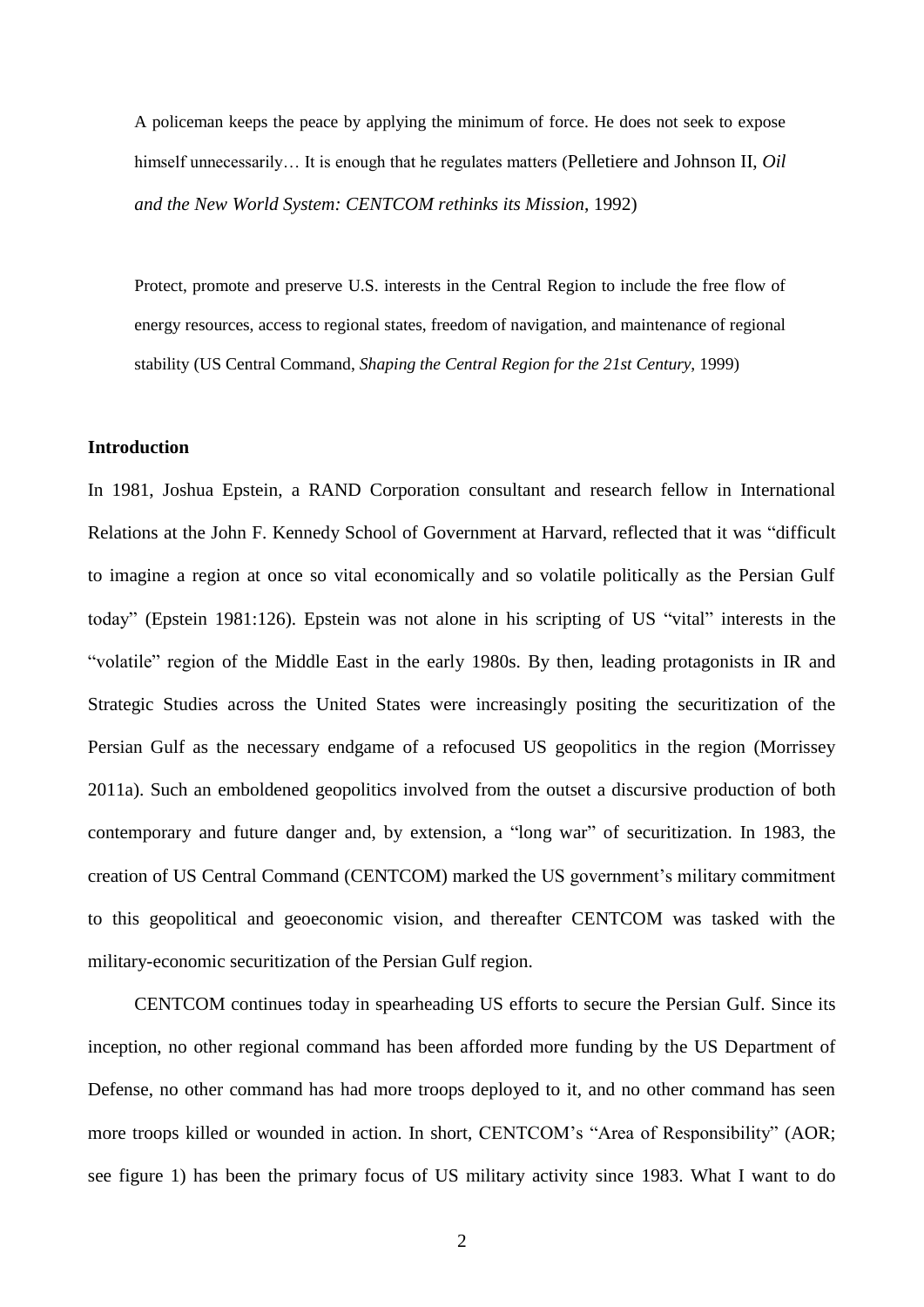initially in this paper is to sketch two crucial CENTCOM tactics in effecting US grand strategy in the Middle East: the first is the discursive production of the Persian Gulf region as a pivotal region vital to US geoeconomic interests; the second is the operation of a military-economic securitization strategy to safeguard those interests and police the functioning of a neoliberal global economy.



Figure 1 **CENTCOM's AOR, 2010** [Source: adapted from US Department of Defense (2007:5)]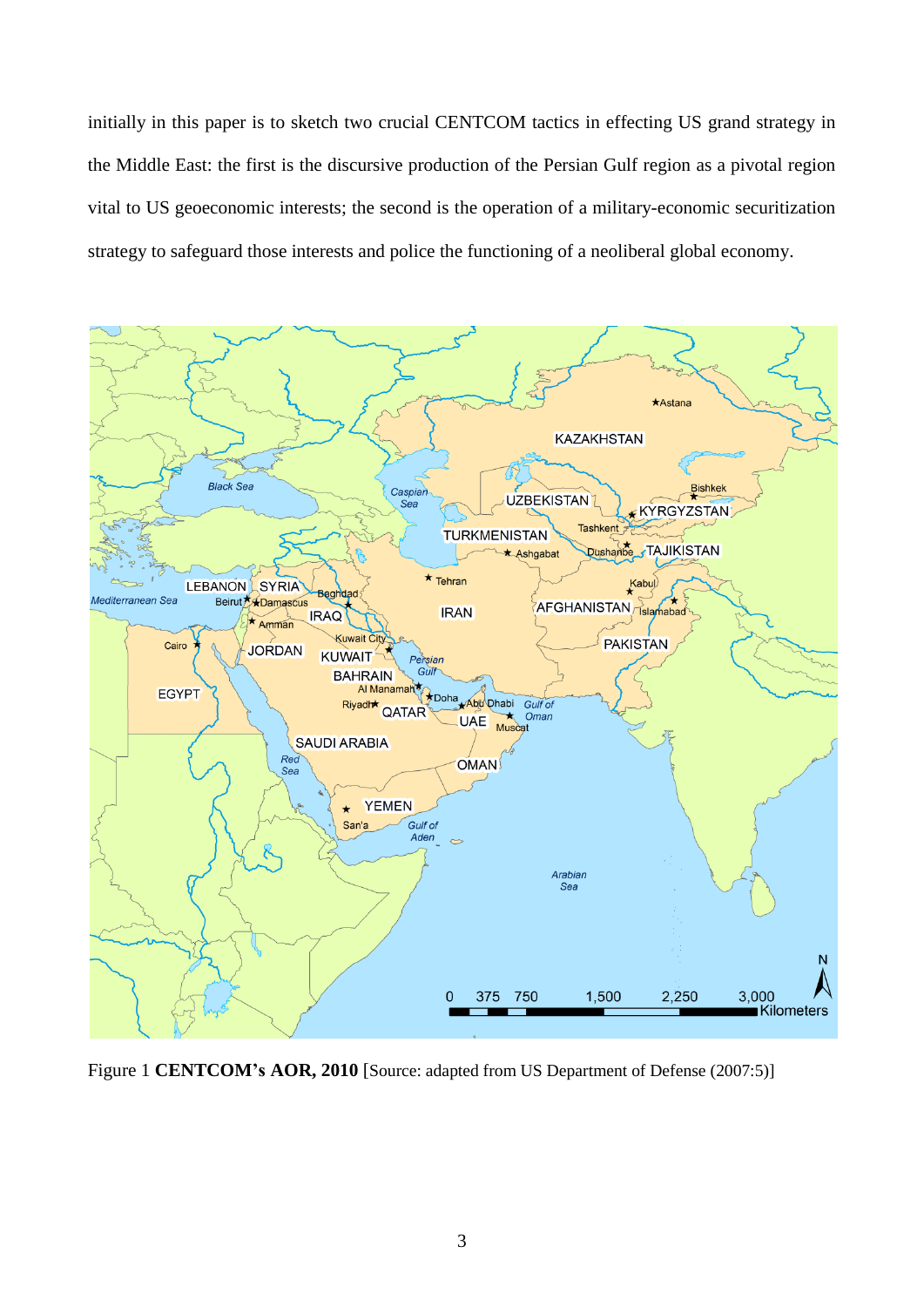### **Theorizing International Relations: Geopolitics, Geoeconomics and Securitization**

From popular IR "commentators" to frequently cited Strategic Studies "experts", imperial geopolitics has once again become a key discourse in theorizing the contestation for global power. Bradley Thayer openly "makes the case" for a geopolitical grand strategy for "American Empire" (Layne and Thayer 2007); Robert Kagan sees a bi-polar geopolitical world divided into "liberal" zones and "autocratic" zones (Kagan 2008:4); while Robert Kaplan (2009) conceives of a Mackinder-inspired geopolitical world defined by a simplistic geographical determinism that requires controlling by military interventionism. Indeed, as argued elsewhere, the recent trajectory of US Strategic Studies reveals an emboldening of reductive and imperial "geographically determinist geopolitics" in the scripting of US national security and foreign policy (Morrissey 2009a:37).

Building upon work over the last two decades in the subfield of "critical geopolitics" that has focused on interrogating the discursive and material production of geopolitical space, geographers in recent years have variously resisted such essentialist and dangerous geopolitical formulations by offering important counter-geographies of our contemporary world (Coleman 2004; Dalby 1991; Dowler and Sharp 2001; Hyndman 2007; Kearns 2009; Ó Tuathail 1996; Roberts, Secor and Sparke  $2003$ ).<sup>1</sup> In addition to the critique of imperial geopolitics, its apologists and enthusiasts, geographers have also increasingly theorized "geoeconomics" as capturing more closely the dominant concern of international relations in a globalized, if uneven, economic world. Deborah Cowen and Neil Smith (2009:24-25), for instance, point to "recent shifts" that "challenge geopolitical conceptions" of "space, power and security" and illuminate the recalibration of geopolitics by "market logics" and "geoeconomics". By using the example of recent changes in US maritime border security prompted by the "impossibility of the geopolitical border given the geoeconomic reframing of insecurity", they lay bare how "market calculation" has come to supplant the "geopolitical logic of state territoriality", and how "US geopolitical power is earned via global geoeconomic extension"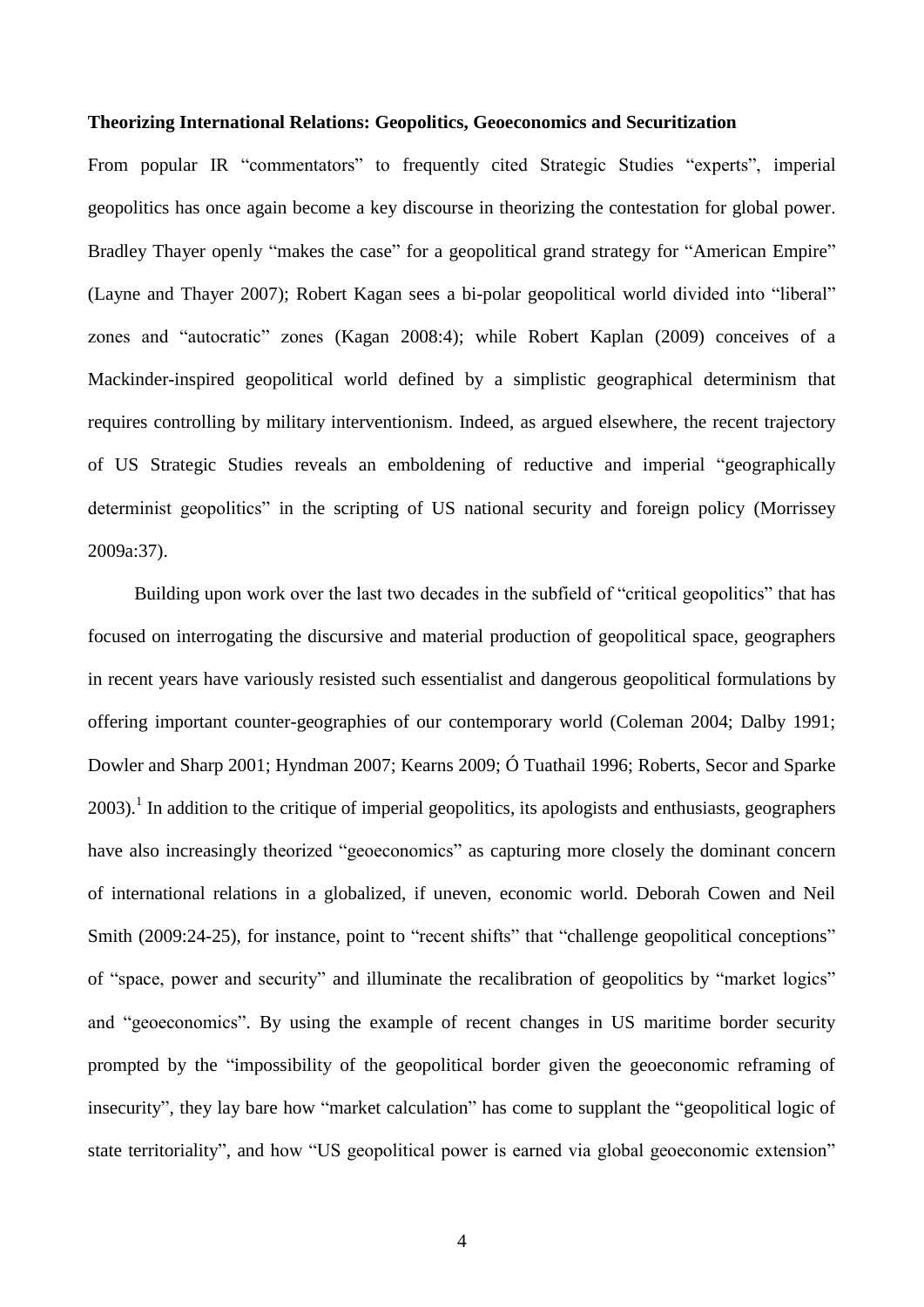(Cowen and Smith 2009:32, 34, 43). For this paper, recognizing and interrogating the neoliberal securitization project at the heart of CENTCOM necessarily involves thinking through how US geopolitical power is solidified by geoeconomic calculation and practice, but what I want to do initially is to discuss briefly the paper's use of the key terms "geoeconomic" and "securitization".

As a theoretical idiom, "geoeconomic" is a relatively recent term but, nevertheless, has had a number of academic manifestations.<sup>2</sup> Though having an earlier incarnation, the phrase "geoeconomics" first popularly emerged in 1990 with the publication of a since frequently referenced Edward Luttwak article in *The National Interest*. 3 For Luttwak, geo-economics emerged in the immediate post-Cold War era to reconfigure international relations via the "grammar of commerce" (1990:17). In optimistically (and of course naively) foreseeing a "displacing" of "military methods" by economic statecraft, Luttwak argued that "economic regulation" had become a more significant "tool of statecraft" than "military defenses", and posited "geo-economics" as the "neologism" that best described the "admixture of the logic of conflict with the methods of commerce" that was beginning to supersede the "strategic priorities and strategic modalities" of the Cold War era (1990:17-19). As interesting and even compelling as Luttwak's argument is, it has a number of fatal flaws; some of which Deborah Cowen and Neil Smith (2009) have recently underlined. Their most important critique is perhaps their insistence on "the geographical unevenness and radical incompleteness" of the globalized geo-economic world envisioned by Luttwak, and they remind us too that "geoeconomic calculation announced itself much earlier than the 1990s" (Cowen and Smith 2009:38); a point borne out in particular by CENTCOM's emergence being predicated on a post-World War II US grand strategy that increasingly bonded "military" and "economic" security interests in foreign policy projection.

An additional key problem with Luttwak's thesis is his conceptualization of a universally understood global economic playing field that effectively occludes geography – and moreover the enduring necessity of militarily securing it for "geo-economic practice". Luttwak anticipated the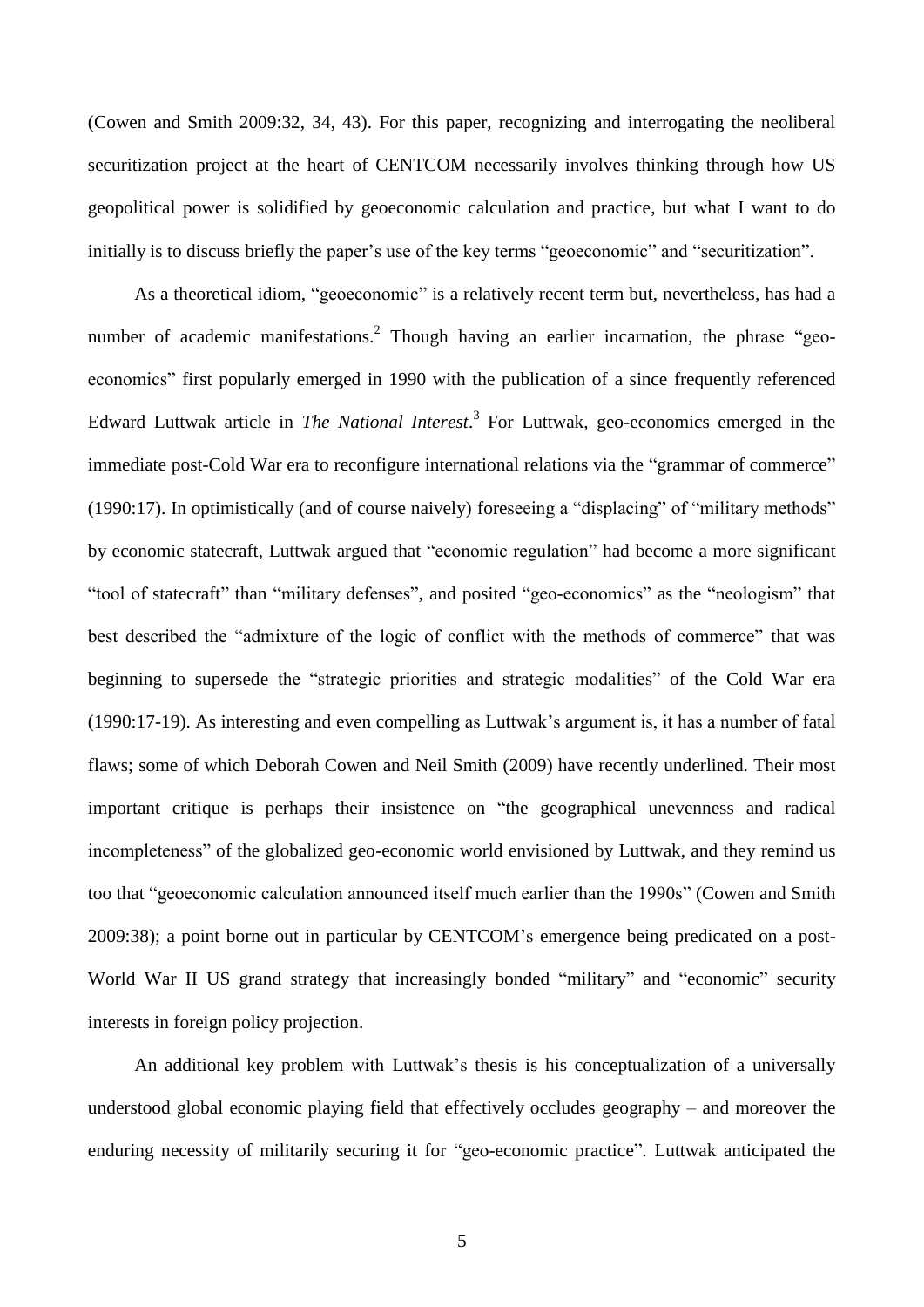emergence of a style of international relations in the post-Cold War era in which geopolitical and military statecraft would be replaced by a form of geo-economic statecraft wherein "competitively, or cooperatively, the actions on all sides would always unfold without regards to frontiers" (Luttwak 1990:17). Aside from the obvious charge of abstraction and essentialism here, it is the negation of the import of geography, borders and boundaries that is most spurious in the envisioning of his neoliberal "geo-economic world". As I will argue later, what I am calling the "geoeconomic securitization project" of CENTCOM has long relied, and continues to rely, on a necessary regional ground presence across the Middle East to secure vital "land nodes" that enable military-economic practices of regulation.

Geoeconomic concerns have variously featured in US foreign policy calculation in recent years (Dalby 2007; Sparke 2007). Indeed, neoliberal strategies of "capitalist integration" are markedly discernible in all of the key US grand strategy documents through the course of the last decade; including the US *National Security Strategy* for 2002 and 2006, the US *National Defense Strategy* for 2005 and 2008, and the 2006 *National Military Strategic Plan for the War on Terrorism* (US Department of Defense 2005, 2006, 2008; US National Security Council 2002, 2006). As I will argue later, geoeconomics and neoliberal regulation were prominent concerns of CENTCOM too from the very beginning, and these strategic objectives have already been mapped onto the mission of the new regional command, US Africa Command (AFRICOM), formed from part of CENTCOM's former East African AOR.<sup>4</sup> The Department of Defense's press briefing on AFRICOM in February 2007 emphasised first and foremost Africa's "strategic and economic importance" (US Department of Defense 2007:3); AFRICOM's first Command Brief underlined the "opportunities" of the "rapidly growing economies" of the continent (US Africa Command 2009a:3); while its 2009 Posture Statement identified at length the economic "resources", "capacity" and "potential" across the continent, and outlined how "persistent and sustained engagement" by AFRICOM forces are "essential if we are to secure the gains made in establishing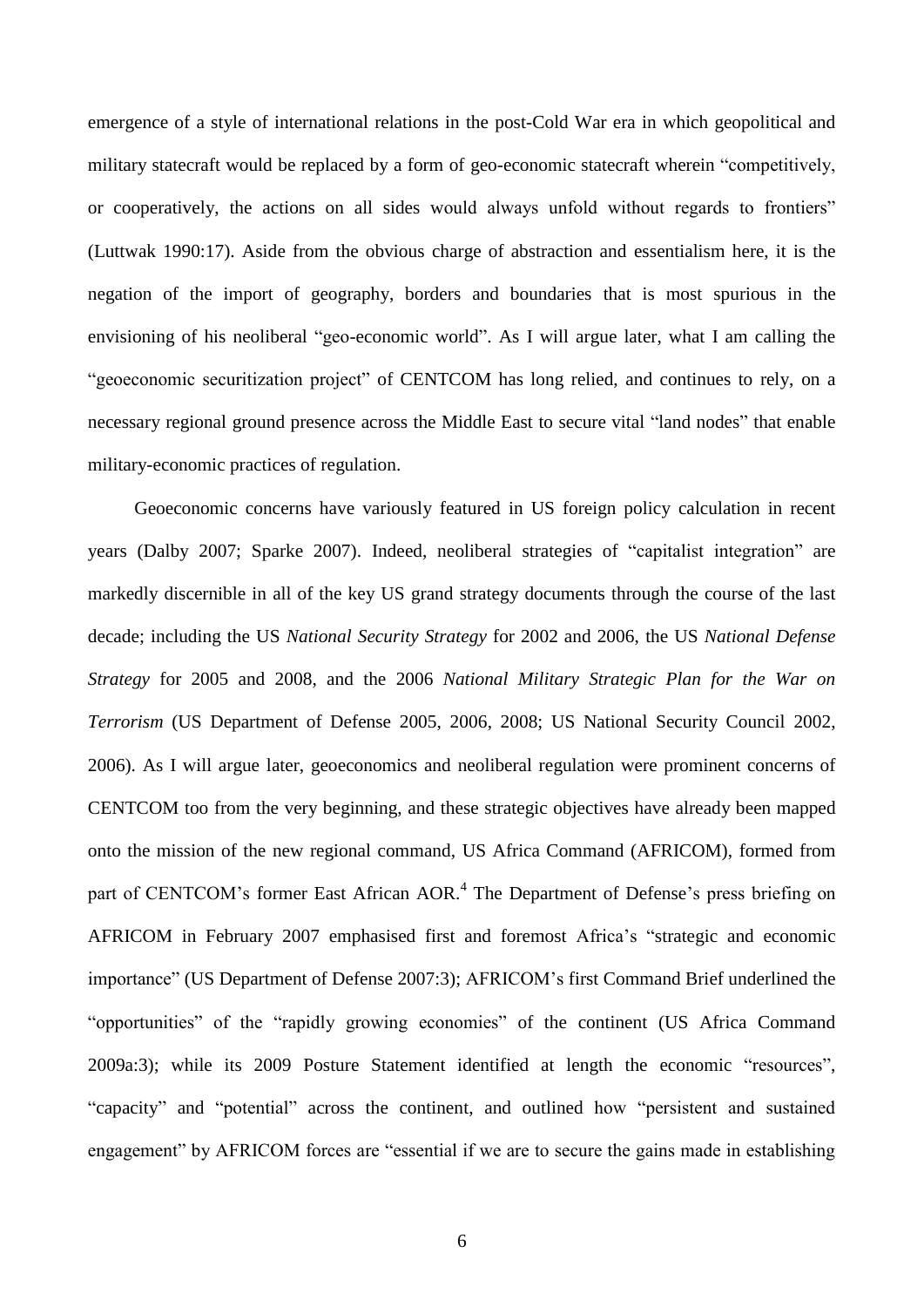peace and security – the essential foundation for national reconstruction and economic development" (US Africa Command 2009b:5, 24, 30). Akin to CENTCOM, AFRICOM's regulatory and disciplining neoliberal role is additionally evident in its key command strategy objective to "maintain our freedom of movement into and through the AOR" (US Africa Command 2009b:10; see also Lubeck, Watts and Lipschutz 2007).

Returning to CENTCOM, I use the terms "geoeconomic" and "geoeconomics" neither in the sense of Luttwak-ian "geo-economics" nor Mackinder-esque "geopolitics" but rather to theorize how a political economy "regulatory function" of US military involvement in the Persian Gulf featured centrally in the emergence of a logic of intervention, and indeed preemption, that came to dominate formulations of US foreign policy in the region since at least the late 1970s. The terms are employed, in other words, to divulge the US military's discursive production of a critically important regional geography defined by its dual "military-economic security interests". And as I outline later, that particular geography and the identified "vital interests" therein were not only geographed as pivotal for a US-centred global political economy but were also scripted as precarious, volatile and therefore in need of "securitization" – by CENTCOM.

Randy Martin (2007:19) has outlined "securitization" as "far from being a reduction of polity to economy" but rather as "an intricate affiliation between the two" (Martin, 2007: 19). For Martin, "[p]ressing on the political meaning of security brings its economic double to the surface" (2007:17). And certainly CENTCOM's discourse of securitization involves both (geo)political and (geo)economic registers in important ways. In setting out CENTCOM's securitization project, however, I am drawing upon two more specific understandings of the term; both of which capture in different yet overlapping ways what I am arguing is the dual military-economic securitization mission of the command. The first is the security studies conception of the term – employed particularly by the constructivist Copenhagen School of  $IR - in$  which potential security risks become discursively mobilised to legitimate extraordinary measures to counter national security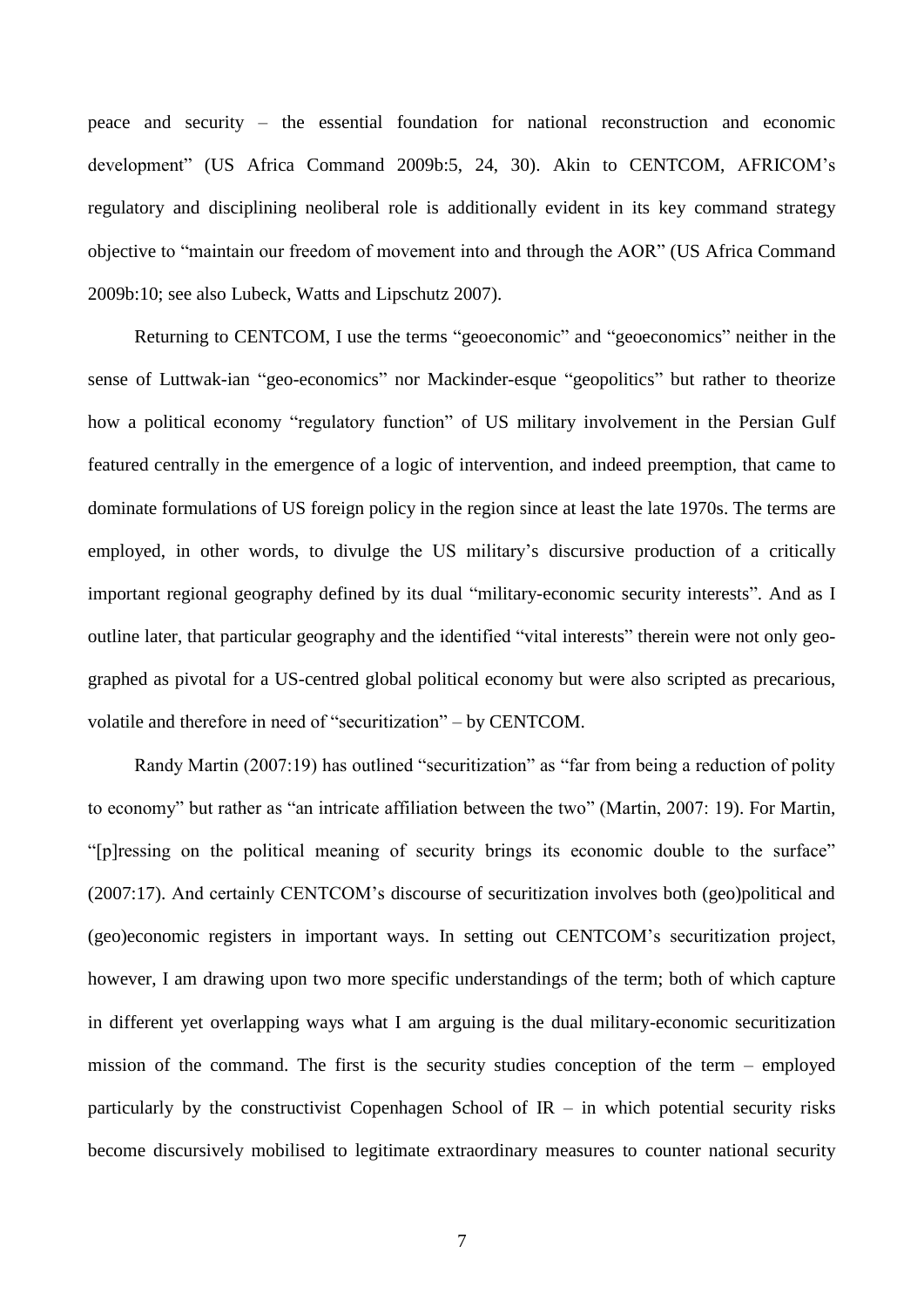threats (Buzan, Wæver and de Wilde 1997; Buzan and Wæver 2003; Williams 2007). And, as I will show later, CENTCOM commanders have consistently relied on a strategic risk-securitization discourse to argue for, and legitimize, the necessity of the "military securitization" of the Persian Gulf region. The second conception of securitization that inflects my theorization of CENTCOM's securitizing mission is the actuarial studies and financial economics use of the term in which identified risk-laden financial interests become bundled into securities in the market that can be insured against (Cox, Petersen and Fairchild 2000; Bougen 2003; Lin and Cox 2008). In this sense, CENTCOM's "economic securitization" strategy posits the assets and liabilities of the political economy of the Gulf Region as "insurable risks", and moreover deserving of "continued future insurance-risk securitization activity" (Cox, Petersen and Fairchild 2000:157).

In theorizing CENTCOM's mission, then, I am arguing that the command's grand strategy has always been conceived and mobilised for the securitization of both "military" and "economic" interests. Attaining this endgame has revolved around a discursively entwined security and geoeconomic discourse of risk that legitimizes a strategic argument for the necessity of military interventionism. And that interventionism has now taken on a look of permanency that has been achieved by the perpetual scripting of CENTCOM's "Central Region" as pivotal for the effective functioning and regulation of the global political economy – for both the present and the near future.

#### **Scripting the "Central Region for the 21st Century"**

Geographers have played an active part in the humanities and social sciences in recent years in challenging reductive scriptings of the Middle East by offering carefully contextualised geographical readings of the ongoing war on terror (Gregory 2004; Hyndman 2007; Sparke 2007; Woodward 2005). In critiquing the essentialist and frequently dangerous "geographical formulations" of geopolitics, geographers have been especially keen to highlight how, as Simon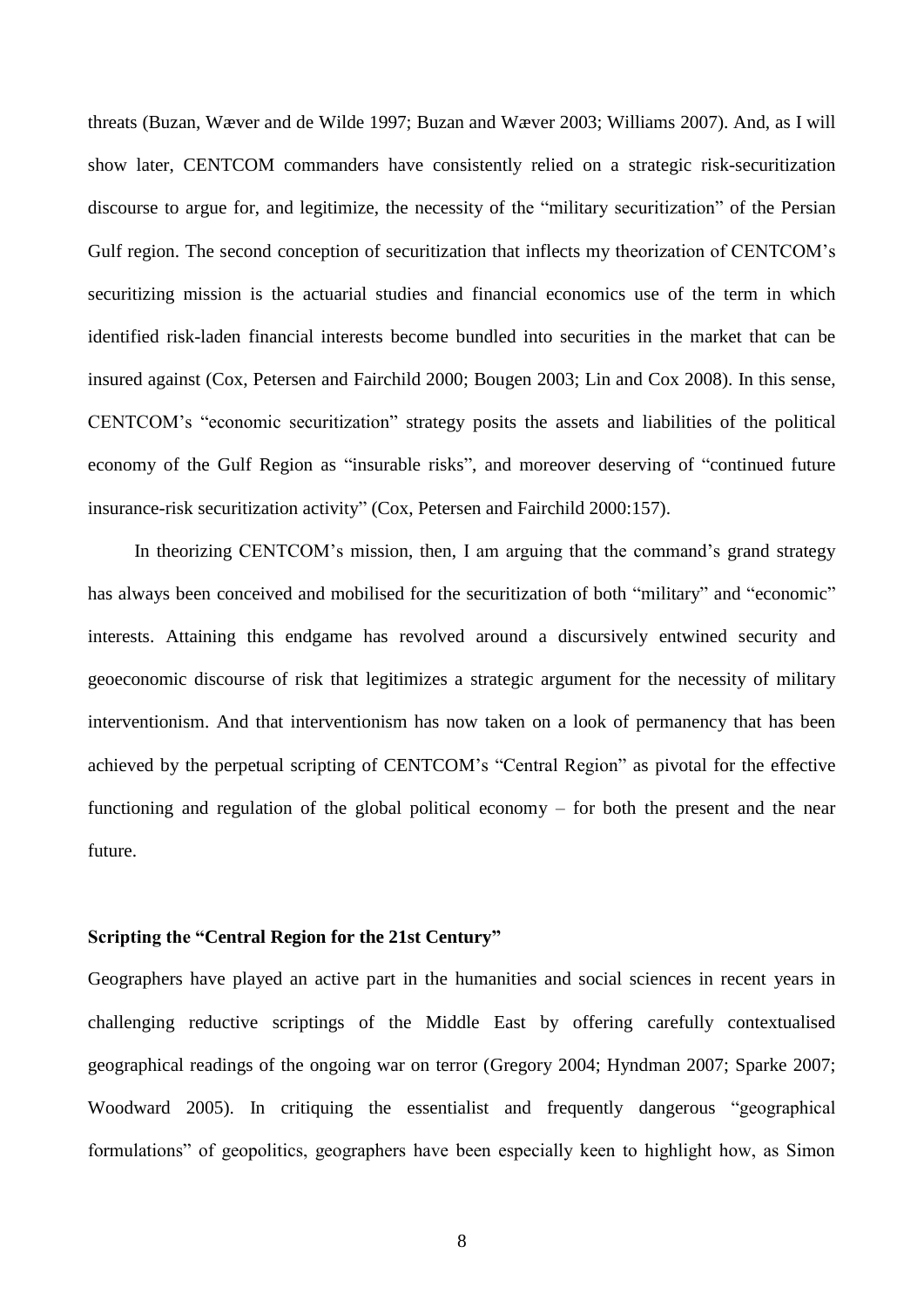Dalby so usefully puts it, "the invocation of supposed geographical verities" is used to "denigrate" other peoples" and "justify violence".<sup>5</sup> To this end, many have underlined the geoeconomic calculation at the heart of contemporary US foreign policy and traced its historical gestation to the current war on terrorism (Cowen and Smith 2009; Harvey 2003; Kearns 2006; Morrissey 2009b). And others have revealed the violent geographies of the US-led occupations of Iraq and Afghanistan, and drawn attention too to the exceptional legal and biopolitical governmentalities of the broader war on terror (Flint 2005; Gregory 2006; Gregory and Pred 2007; Morrissey 2011b).

Outside of Geography, there have been important critical contributions from History, Political Science and elsewhere in examining especially the echoes of the imperial and colonial past in contemporary American military interventions in the Middle East (Dodge 2003, 2009; Gardner and Young 2007; Little 2002; Ryan 2007; Young 2009). And the notion of colonial legacies reverberating through our contemporary moment has been developed by geographers too. For Derek Gregory (2004:16), for example, the "colonial present is not produced through geopolitics and geoeconomics alone", but is "also set in motion through mundane cultural forms and cultural practices that mark other people as irredeemably "Other" and that license the unleashing of exemplary violence against them". And others too have illuminated the imaginative and affective geographies legitimating that violence (Hannah 2006; Ó Tuathail 2003). What I want to do now, more specifically, is to examine the imaginative and affective scripting of the Middle East by US Central Command, whose discursive productions are situated in a broader assemblage of pervasive geopolitical and geoeconomic discourses that position the US military in a global policing role, managing a volatile, dangerous and risk-laden world.

In tracing the geopolitical arc through which the Middle East has been constructed, CENTCOM's role stands out. As the command responsible for US military operations in the Middle East, its mission has been at once both strategic and (geo)political, and it has regularly exhibited (especially in Congressional hearings) a particular consciousness of its role in "educating"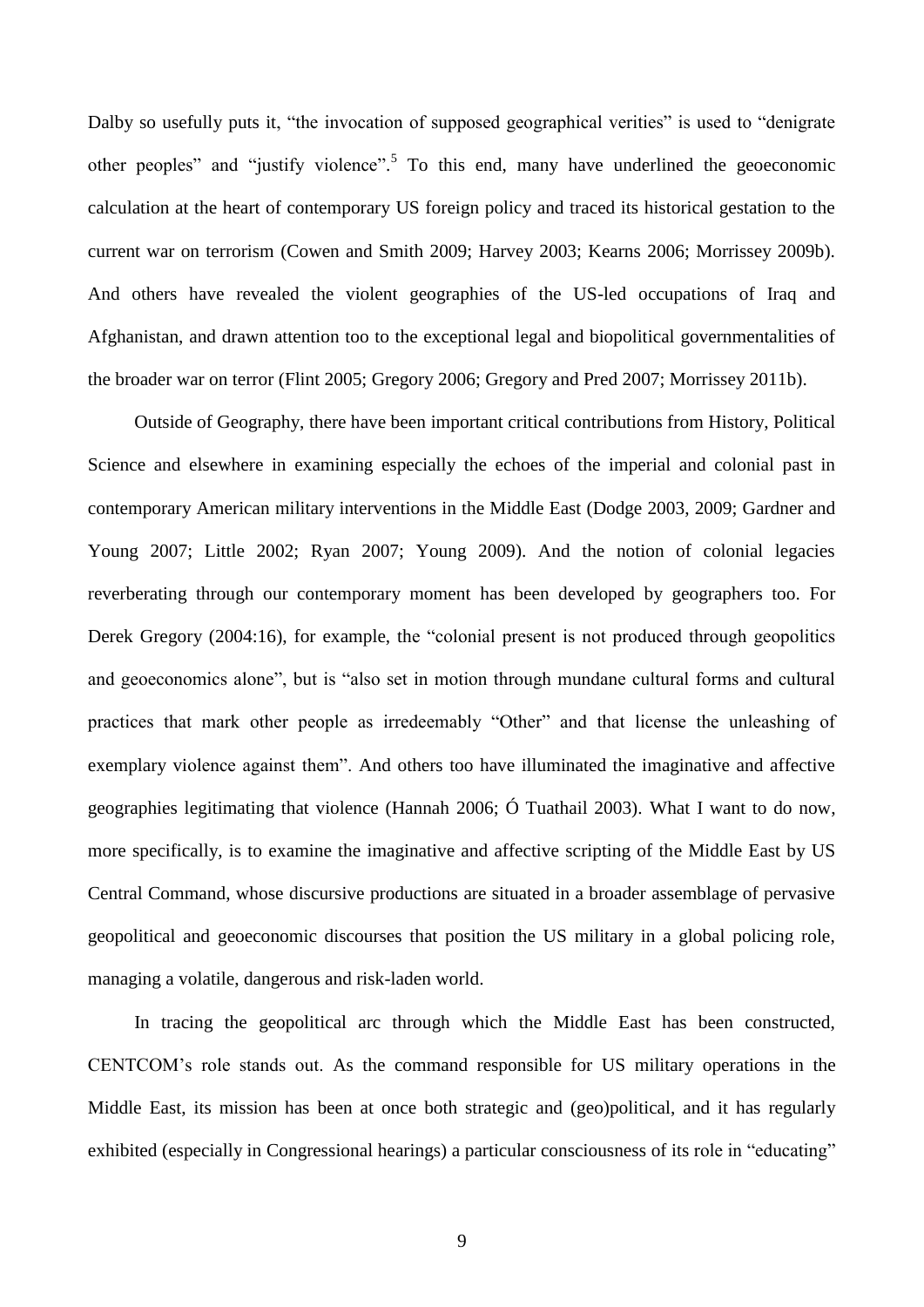the American people and indeed the world at large what that mission was all about (Reveron and Gavin 2004; Robbins 2004; Wrage 2004). Consider, for example, one of the aims outlined in its chief strategy document in 1999:

Educate key leaders and the American public on the mission of USCENTCOM, the importance of the Central Region and the contributions made by our friends in the region in supporting vital U.S. interests.<sup>6</sup>

We are further educated on what those contributions entail in CENTCOM's 2001 sub-regional strategy document for Iraq and the Arabian Peninsula:

Our friends in the region have and continue to support our presence in the region [sic]. Their contributions to our engagement in the region have included access to bases and ports, logistical and equipment support, infrastructure improvements and cost sharing of ongoing operations. Since 1990, we have made great progress in our ability to deter and, if needed, respond rapidly to aggression through improvements in our prepositioning programs, infrastructure improvements and force projection capabilities.<sup>7</sup>

The US-centric and patriarchal positing of "friends" who unproblematically support "vital U.S. interests" is particularly revealing of what CENTCOM sees as its mission in the Middle East. Its agenda and blueprint for action, however, is perhaps most plainly signalled in the title of its 1999 chief strategy document: *Shaping the Central Region for the 21st Century*. There are three telling elements here. First, the key word "shaping" betrays a long-established liberal imperial urge to configure new political, economic and social spaces for the endgame of securitizing "vital interests" for the metropole. Since 1983, CENTCOM's "shaping" has been undertaken from the confines of a US Air Force base (MacDill) in Tampa, Florida, and the external reality of the "Central Region" it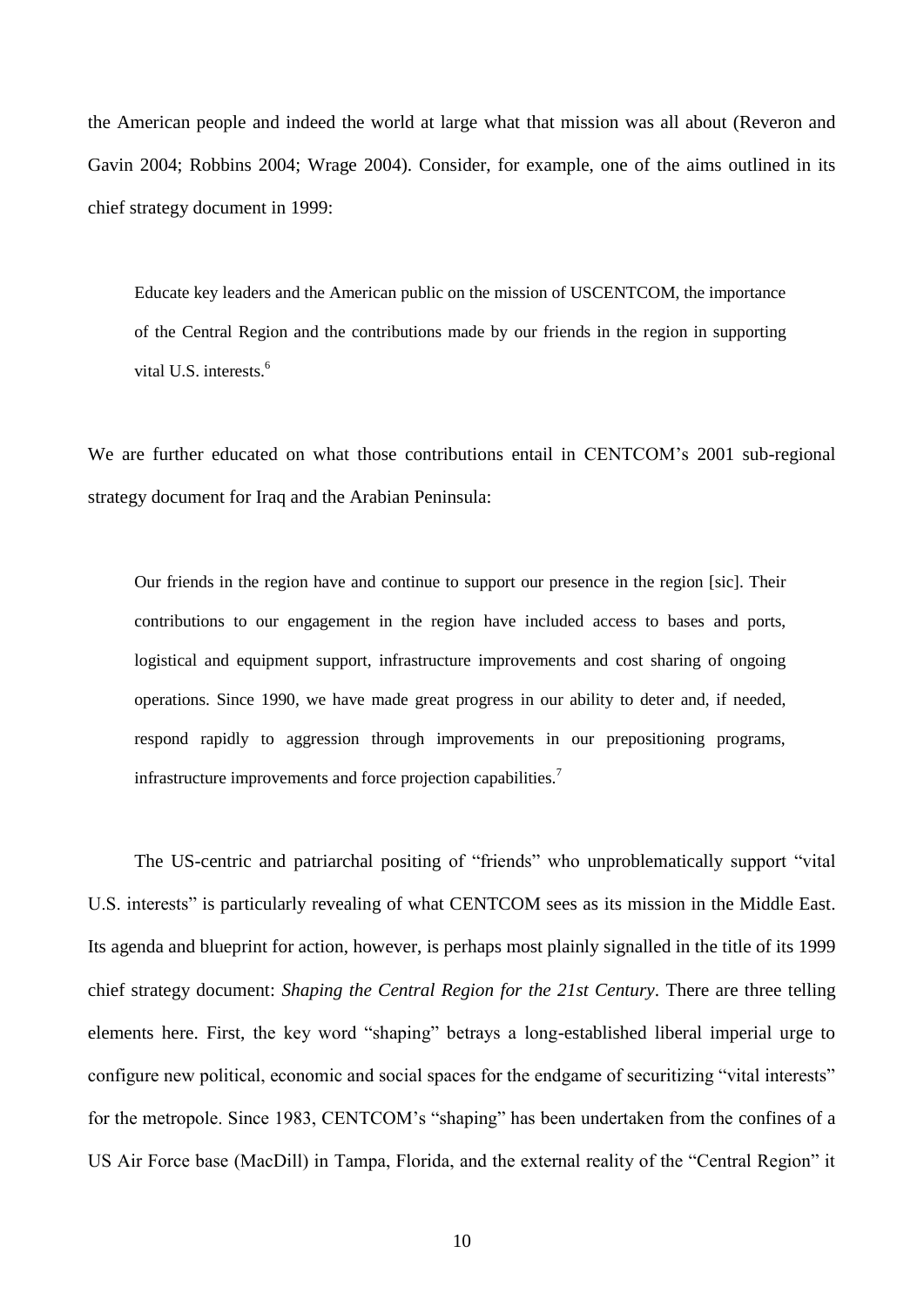has perennially (re)produced forms part of a broader assemblage of what Gerard Toal has highlighted as "the geopolitical surveys of the territoriality of global politics" carried out by authoritative "seeing sites" (Ó Tuathail 1994:261). Secondly, the title reprises the colonial tactic of renaming vast regions – reductively scripting a diversity of people and places from an abstracted, yet all-seeing Cartesian perspective. The "Central Region" is "seen" as central in terms of what the US military calls "full-spectrum dominance" – dominance, that is, of vital global US interests, ongoing military threats and emergent geoeconomic challenges. And, finally, this brings us to the temporal signalling of CENTCOM's mission: "for the 21st Century". Before the current war on terror became rebranded as the "long war", and before the September 11th attacks in 2001, US Central Command was openly planning for the long haul in the Persian Gulf and the perennial need for intervention and deterrence.

CENTCOM's overt framing of its primary geoeconomic mission to secure "vital U.S. interests" has been somewhat rolled back in recent years. *Shaping the Central Region for the 21st Century* outlined CENTCOM's foremost goal to "[p]rotect, promote and preserve U.S. interests in the Central Region to include the free flow of energy resources, access to regional states, freedom of navigation, and maintenance of regional stability".<sup>8</sup> Ten years later, its 2009 mission statement, however, signals a more universalist agenda, presenting the notion of US-led international "cooperation" and "development" and erasing explicit references to US "national interests":

US Central Command, working with national and international partners, promotes development and cooperation among nations, responds to crises, and deters or defeats state and transnational aggression in order to establish regional security and stability.<sup>9</sup>

This purposeful discursive shift to orientate a more universalist neoliberal mission has everything to do with garnering international support for the US-led "war on terrorism" of course. It reflects too the long-established prowess and creative flexibility of US military communications strategy.<sup>10</sup>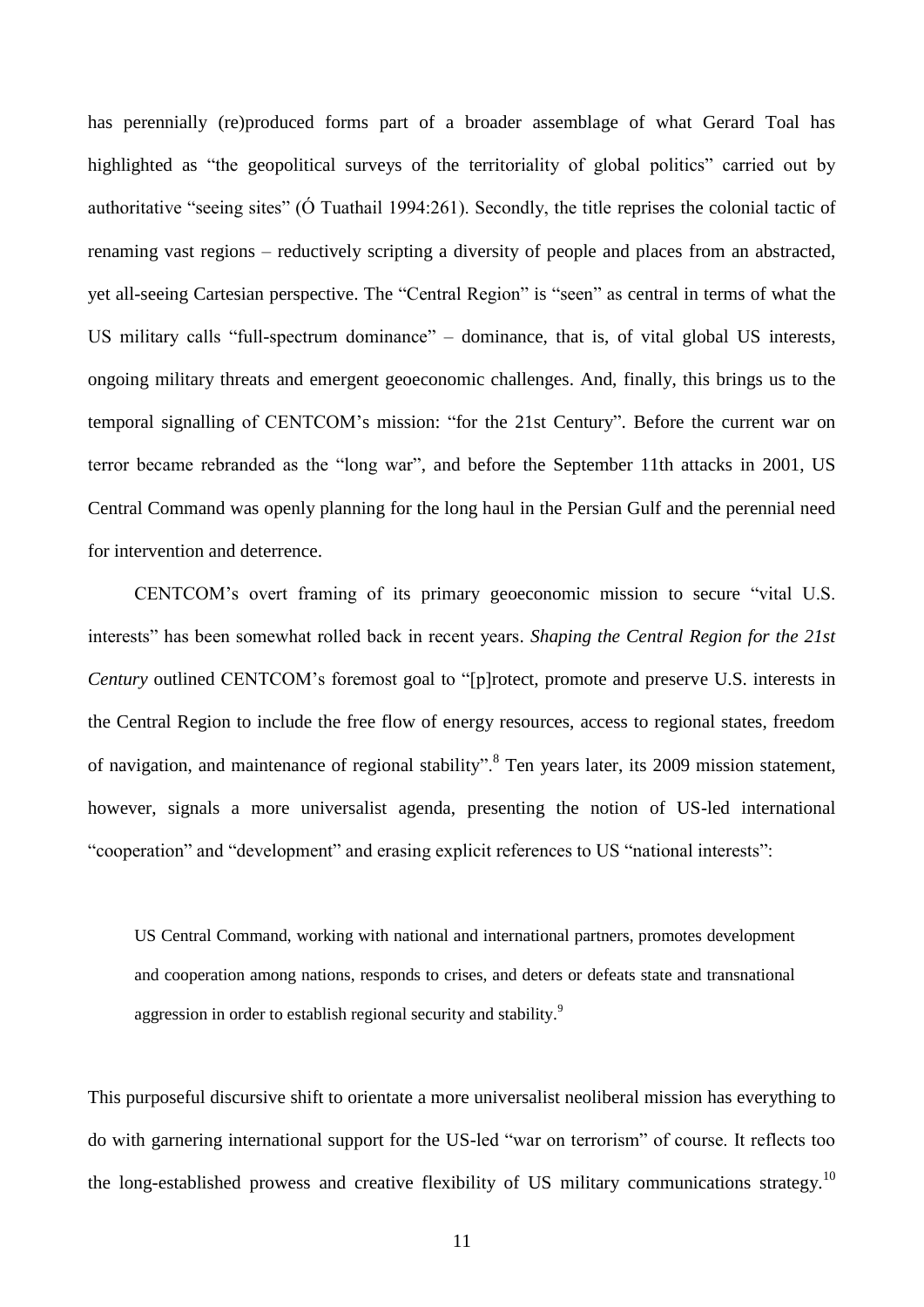However, the new mission statement does not depart from CENTCOM's foundational remit of geoeconomic securitization of volatile yet vital strategic spaces for the good of the US and global political economy. This has always been, and continues to be, the "mission géoéconomique".

#### **Insecurity, Risk and the Temporality of Preemption: CENTCOM's Aleatory Contract**

The aleatory nature of the Middle East's future has long been a key discursive touchstone of CENTCOM geopolitical discourse. Since its initiation in the early 1980s, the command's strategy papers, mission statements and reports to Senate and House Armed Services Committees have implicitly touted it as the fundamental reason for its existence (Morrissey 2009b). In effect, it signed an aleatory contract to securitize the Middle East, and that contract has been legitimized at regular intervals by the discursive production of politically-charged senses of risk, precarity and fear. And as Jennifer Hyndman (2007:361) reasons, such discourses have a particularly potent (geo)political power precisely because they neatly combine an "expression of vulnerability" with a "rationale for security measures". They function to justify – indeed demand – practices of securitization.

Various social theorists have explored in recent years how discourses of fear, insecurity and risk feature prominently and constitutively in everyday governmentalities and reproductions of the state (Bernstein 1996; Campbell 1992; Giddens 1999; Lupton 1999; Mythen and Walklate 2006). Ulrich Beck's formulation of how modernity can be characterized as a "risk society" has been a particular source of reflection across various disciplines (Beck 1992, 1999; cf O'Malley 1999). And while Michel Foucault did not write extensively on risk, his work on governmentality has been especially influential in some of the most important recent theorizations of the subject (Braun 2008; Dean 1999; Foucault 1979, 1991, 2007; O'Malley 2004). In the context of the war on terror, "risk" has played a key role in the legitimization of state governmental and military strategies of securitization (Cooper 2008; Dillon 2008). Claudia Aradau and Rens Van Munster (2007:108), for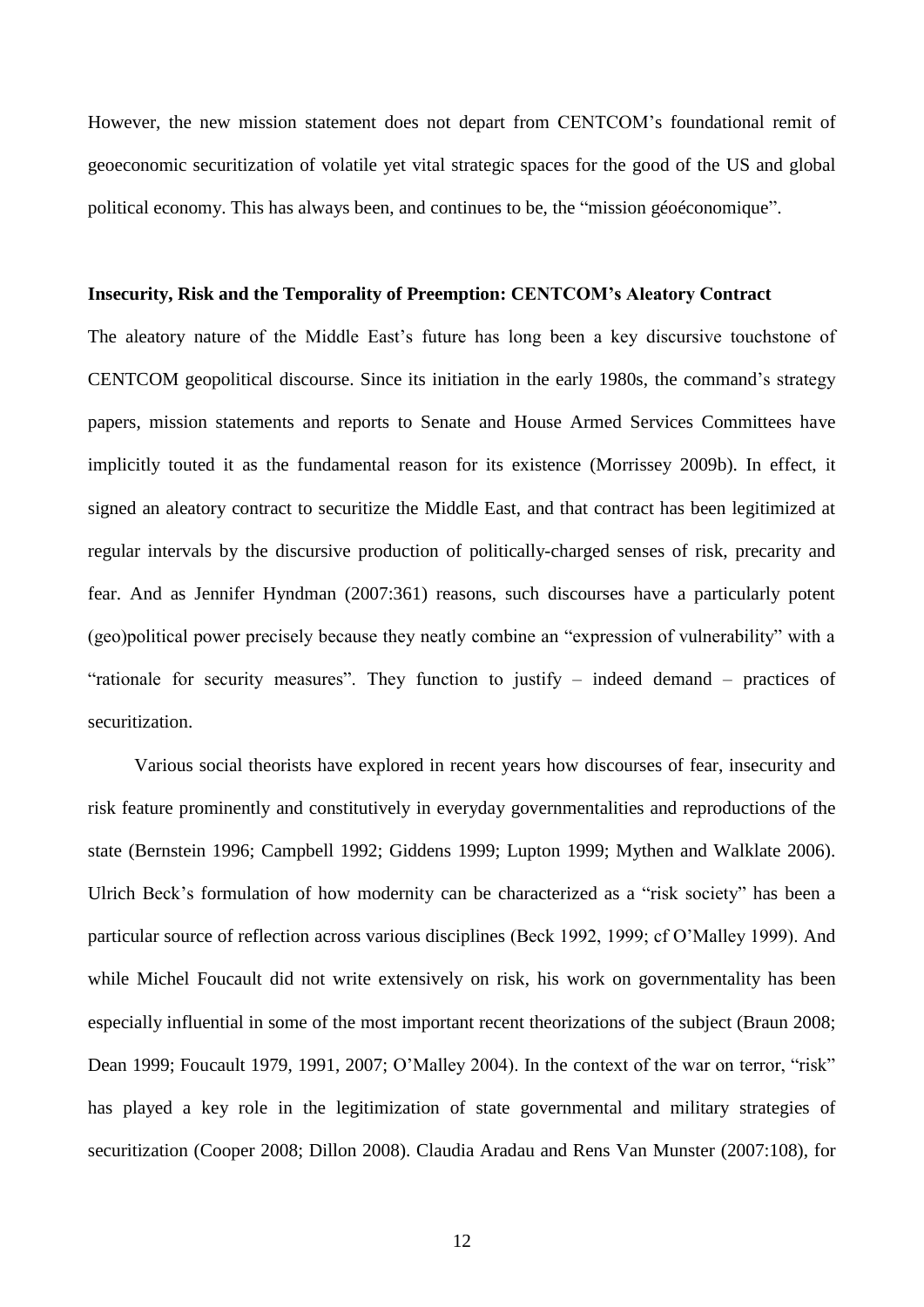instance, have shown how it is through the "perspective of risk management" that "securitization" is so seductively seen to function by "the deployment of technologies to manage dangerous irruptions in the future". George W. Bush's declaration of the war on terror in 2001 was predicated on specific notions of insecurity and risk management; and that war had already begun, of course, some years earlier when Bill Clinton dispatched bombing raids on Afghanistan and Iraq. In 1998, Clinton warned the world about the "risks of inaction", which outweighed "the risks of action"; a key political rhetoric subsequently used by Bush in launching the pre-emptive strikes on Iraq in 2003 (Beck 2009; Heng 2006; O'Malley 2006). Five years later, Bush's 2008 *National Defense Strategy* was concluded with a specific section entitled "Managing Risk". Therein, "future challenges risk" is underlined along with other identified risks as a critical element to be planned for in the strategic projection of US foreign policy (US Department of Defense 2008:20-23).

Military strategies of securitization from "future challenges risk" are justified additionally by neoliberal beliefs that securitization practices simultaneously function to "correct", to "reconstruct", to "close the gap" of global security, economic freedom and indeed civilization (Simmons and Manuel 2003; Knights 2006; O'Hanlon 2008; Kaplan 2009). This binary – neatly coupling the identification of risk with the idea that military reconstruction is necessary – results in a therapeutic and persuasive geopolitical argument about permanent interventionism. It is at this point that temporality becomes an important register. From its genesis, CENTCOM's temporal gaze has been directed to emerging and future danger. Such a focus is militarily to be expected of course given that its theater engagement strategy has consistently entailed pre-emptive strategies of deterrence and containment (US Central Command 1995, 1997, 1999, 2001, 2009). A logic of military preemption, in other words, has long been registered in CENTCOM circles.

The logic of preemption has attracted considerable academic interest in recent years. Randy Martin's (2007) *Empire of Indifference* usefully deploys the concept to theorize the dual political and economic calculus of risk that has featured so centrally in recent US military interventionism.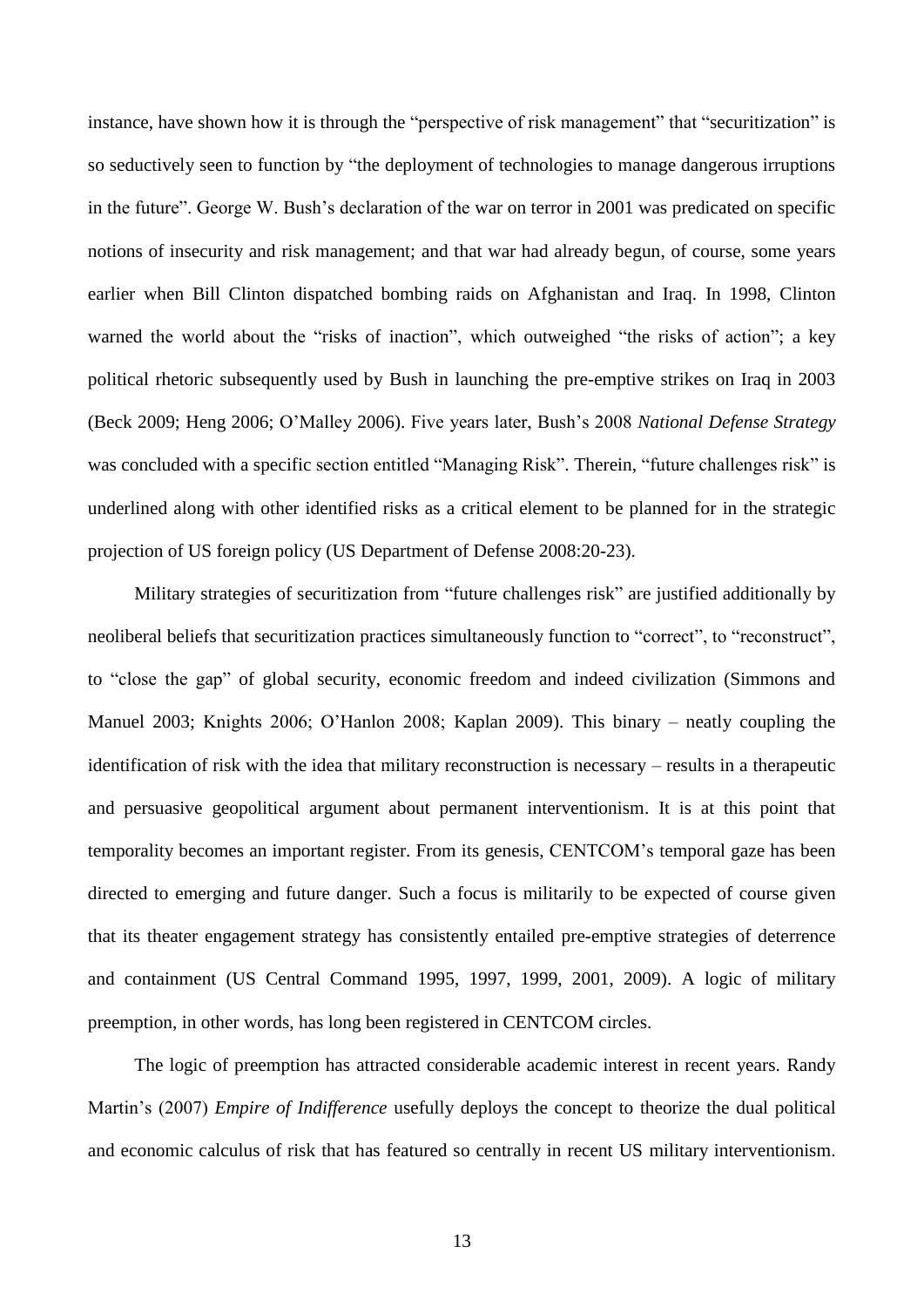Echoing Naomi Klein's argument about event-based disaster capitalism, Martin places particular emphasis on the import of the "event" – and the risk of future events – and argues that preemption is the temporality of their securitization, "the future made present" (Martin 2007:18; Klein 2007). For Martin, when such temporality drives foreign policy, "[p]otential threats are actualized as demonstrations of the need for further intervention". Melinda Cooper (2007) too has argued that US involvement in Iraq is based on a "mode of intervention that is curiously indifferent to its own 'success' or 'failure', since both eventualities open up a market of future risk opportunities where even hedges against risk can be traded for profit". And as Deborah Cowen and Neil Smith (2009:42) point out, the everyday rationale for the US-led wars in Iraq and Afghanistan may well be pragmatic military geography, but viewed more broadly, both can be seen as "market war[s] par excellence" in which hundreds of corporations have "feasted at the trough" of billion-dollar contracts "committed to destruction and failed reconstruction". For Cooper (2007), the war on terror has served to provoke a "certain unity of purpose amongst various denominations of militant Islamism, crystallizing alliances that would otherwise have lain dormant", and the pre-emptive action on the part of the US military has "succeeded in generating "relations at a distance" and risk opportunities where none existed before". In other words, as Martin (2007:98) argues:

Fighting terror unleashed it elsewhere, just as well-placed put or call (sell or buy) of stock would send ripples of price volatility through the market. Drops in price can be hedged against, turned into derivatives, and sold for gain. The terror war converts both wins and losses into self-perpetuating gain.

But the gain is only for the few of course, and while the argument is compelling in terms of capturing the mercenary impulses of security contract firms like Blackwater (Scahill 2007), it is perhaps a little too neat to encapsulate the multiple urges of CENTCOM strategists and planners.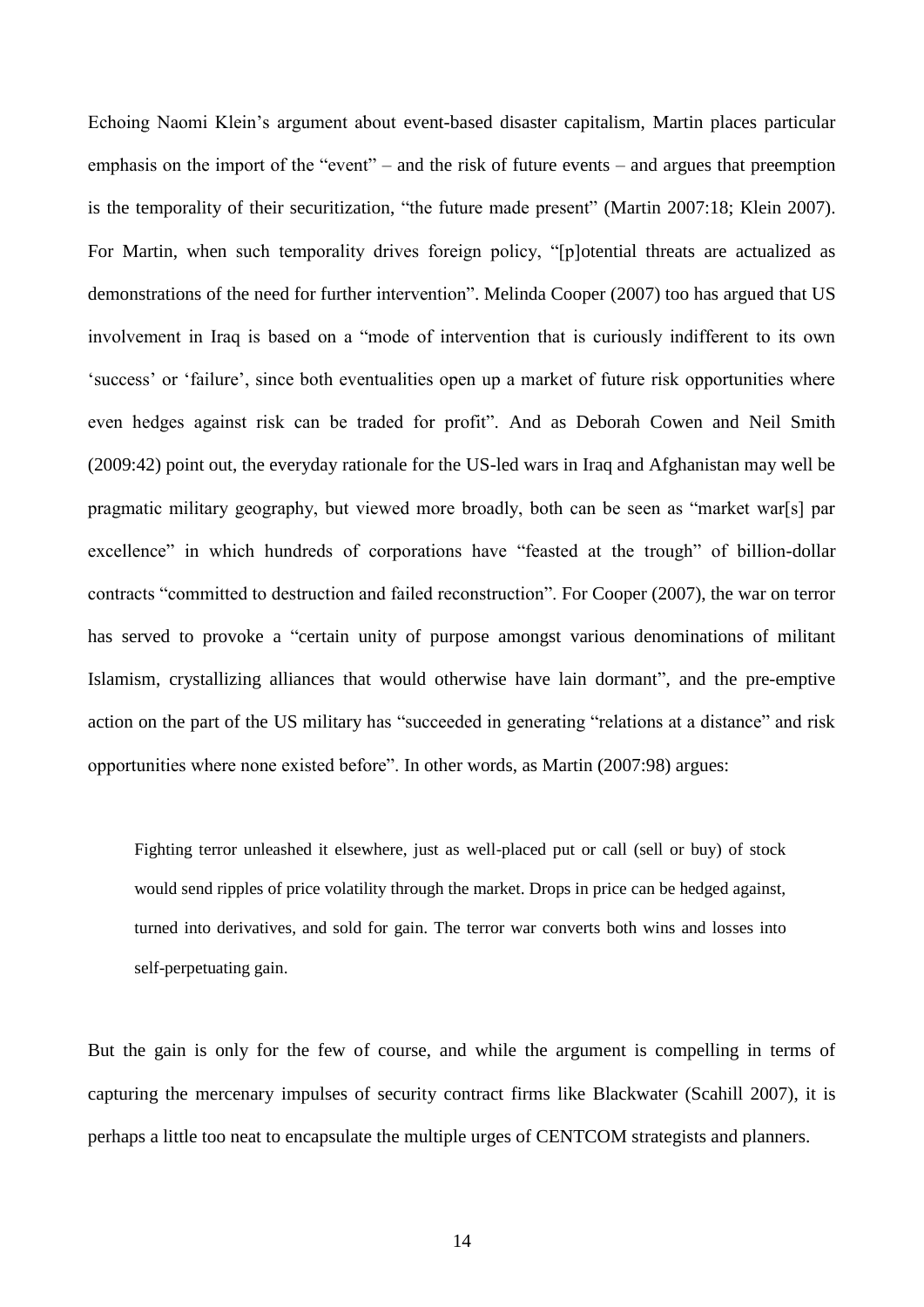However, the notion of CENTCOM consciously signing up to a foundational aleatory contract to securitize the neoliberal gap in the Persian Gulf certainly bears up to scrutiny. One can arguably trace that aleatory contract back to the signing of the Roosevelt-Aziz pact in the immediate post-WWII period, which can be read as an early designation of the link between "economic" and "security" interests in advancing US hegemony in the Middle East (Painter 1986). In the 1970s, a series of "crises" solidified this link: oil supply disruptions; Saudi unease over Horn of Africa crises; the removal of the Shah in Iran; and the Soviet Invasion of Afghanistan. The Rapid Deployment Joint Task Force (RDJTF) was created in Oct. 1979 with "crisis management" as its foundational remit (and CENTCOM, of course, as permanent successor to the RDJTF, effectively took over the management of that ongoing crisis in 1983). In 1980, the Carter Doctrine – the geopolitical pre-scripting for CENTCOM's initiation as a permanent regional command – posited the entire Middle East and Central Asia region as a vital strategic space for the global political economy:

The region which is now threatened by Soviet troops in Afghanistan is of great strategic importance: it contains more than two-thirds of the world's exportable oil. The Soviet effort to dominate Afghanistan has brought Soviet military forces to within 300 miles of the Indian Ocean and close to the Straits of Hormuz, a waterway through which most of the world's oil must flow. 11

President Carter emphasised the "potentially grave situation" in the Middle East and made the case for the necessity of "resolute action, not only for this year but for many years to come".<sup>12</sup> He was, in effect, sketching the idea of preemptive military action and a "long war".

The opening salvo in that long war occurred with little media attention in the summer of 1987. The Iran-Iraq War was still raging and in what became known as "Operation Earnest Will" CENTCOM forces were forward deployed for their first major intervention; the operation would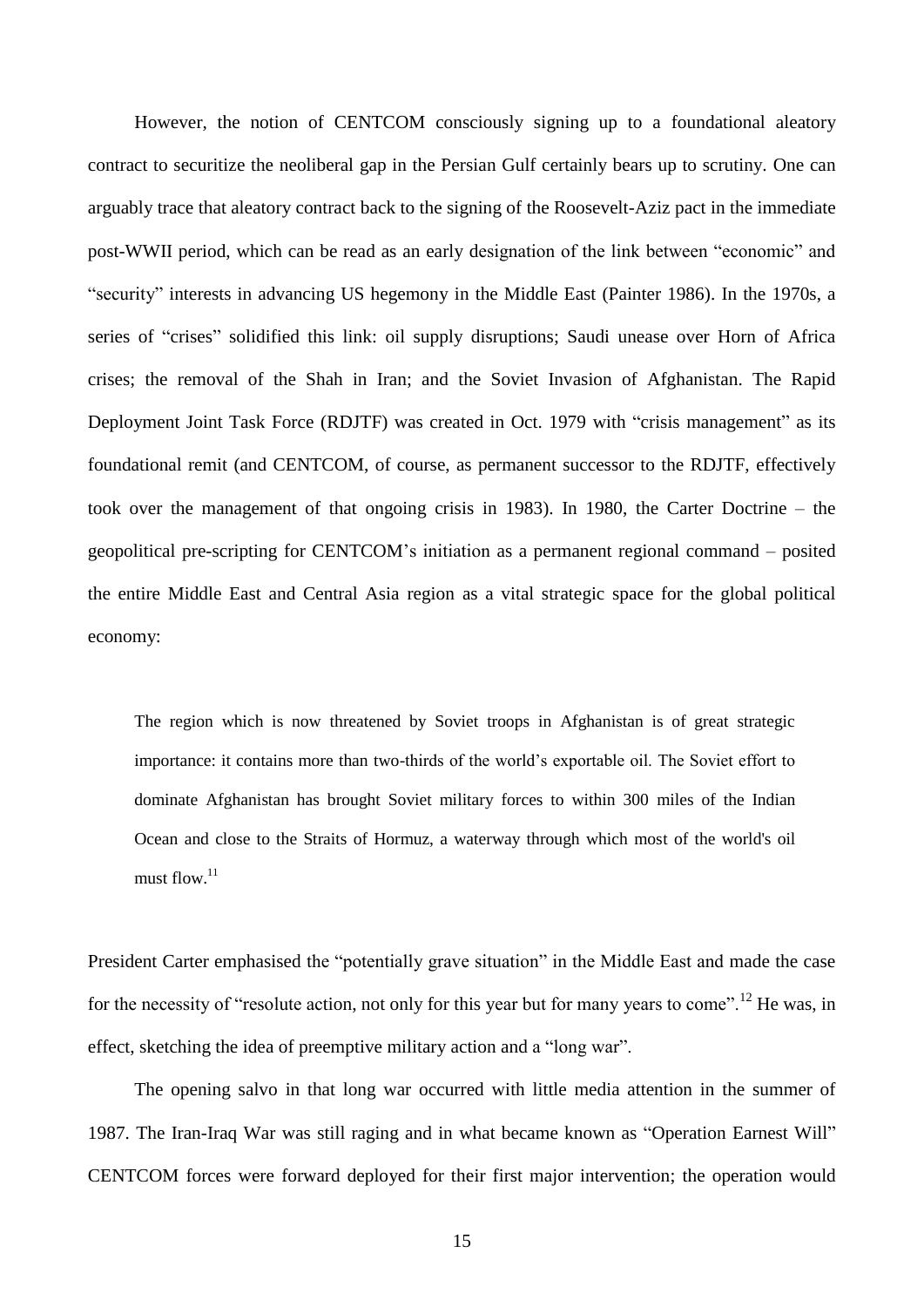define the command's role thereafter. The Reagan administration, fearing an escalation of regional economic volatility, ordered CENTCOM warships to protect Kuwaiti oil tankers in the Persian Gulf and ensure freedom of navigation by reflagging them with American ensigns. Such a clear-cut geoeconomic intervention, according to President Reagan, was to demonstrate "U.S. commitment to the flow of oil through the Gulf".<sup>13</sup> And that commitment was considerable: at the height of what became known as the "Tanker War" in 1987, at least 48 US Navy combat vessels were operating on full alert in the Persian Gulf and northern Arabian Sea.<sup>14</sup>

Reagan's successor, George Bush, continued Central Command's neoliberal policing role in emphatically checking Iraqi regional ambition in 1991; in the Gulf War's aftermath, he spoke of the command's triumph in securing "global economic health" (Morrissey 2009b). After the war, a more permanent ground presence of CENTCOM forces in Saudi Arabia and a proactive weapons prepositioning programme across the Arabian Peninsula signalled a new hands-on US deterrence policy to fulfil its policing role in the region. And this shift in command engagement strategy was confirmed by a number of CENTCOM-commissioned reports in the early 1990s (Lesser 1991; Pelletiere and Johnson II 1992). Stephen Pelletiere and Douglas Johnson's *Oil and the New World System: CENTCOM rethinks its Mission*, for example, scripted the command's role thus:

[US Central Command] has a crucial mission to perform – guarding the flow of oil… In effect, CENTCOM must become the Gulf's policeman, a function it will perform with mounting patrols (1992:v, 26).

CENTCOM's theater strategy of deterrence built strongly on well-established military maxims honed during the Cold War. Deterrence continued to feature at the heart of US foreign policy in the late 1980s and early 1990s, and it comprised both a discursive production of defense and prevention rhetoric, and an active operational war-fighting strategy (Klein 1988, 1989). And as Bradley Klein (1994:5) points out, the "strategic violence" of deterrence does not "merely patrol the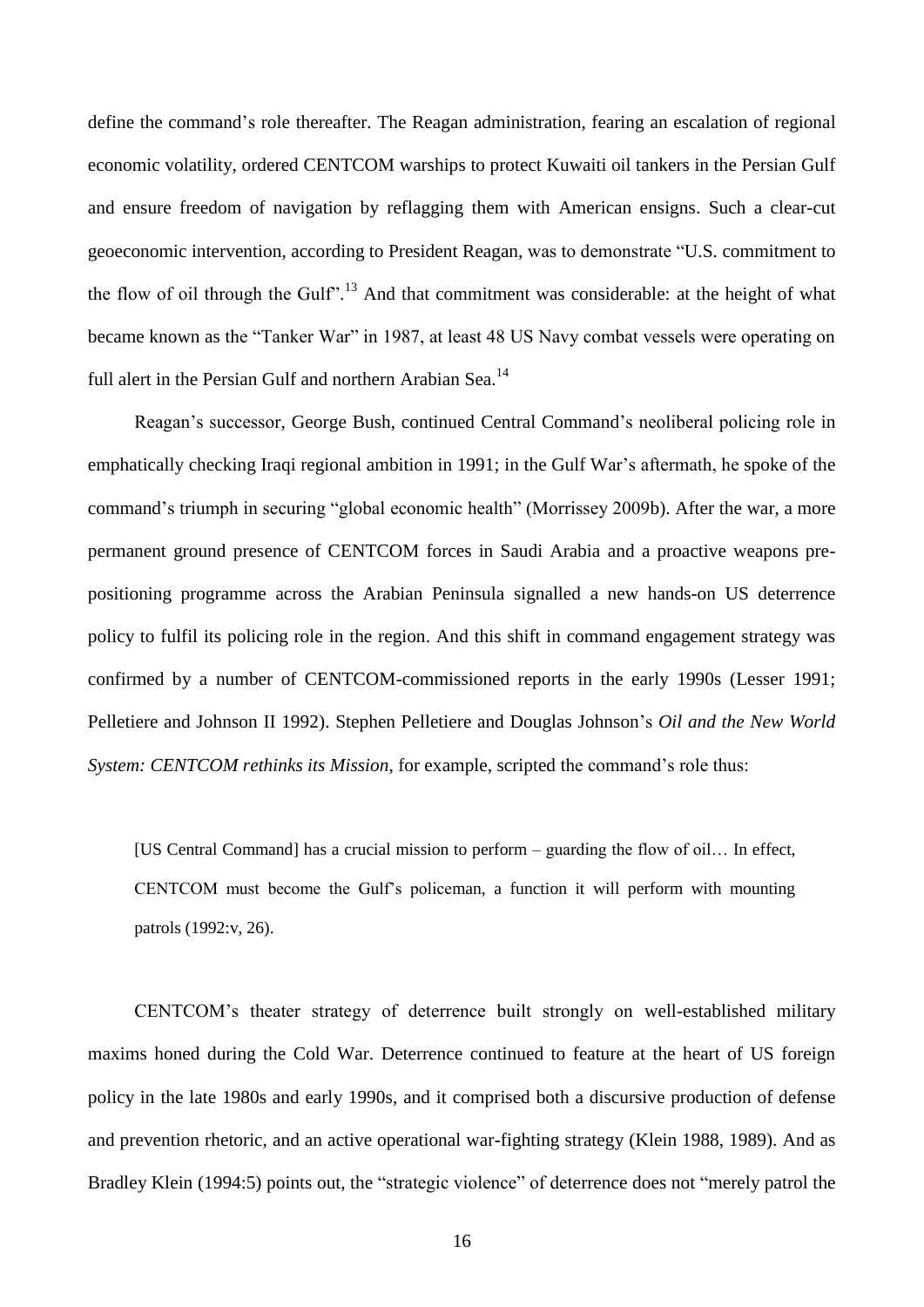frontiers", it "helps constitute them as well". Klein's reminder is important because Western "interventionary" violence has a long history of being incorporated into liberal discourse by the legitimization of aggression as "exceptional", as "necessary", as "allowable". As Klein argues, Western imperial and geopolitical violence "draws upon a variety of discursive resources that are themselves widely construed as rational, plausible and acceptable", and chief among these is "a series of apparent opposites" such as "domestic and foreign, inside and outside, order and anarchy, peace and war, us and them, good and bad, First World and Third World" (1994:5). And what Central Command's discursive strategy does in identifying, on the one hand, senses of risk and volatility for the US and world economy, and justifying, on the other hand, practices of securitization and violence is to "provide a map for the negotiating of these dichotomies in such a way that Western society always winds up on the "good" … side of the equation" (Klein 1994:5). In other words, CENTCOM's risk-securitization discourse ultimately provides a persuasive linking of "risk" to "responsibility" (Giddens 1999); Western responsibility, that is, to intervene, to police and to use military force if necessary.

# **Posturing for the Long War: War-Gaming, Mobility and Juridical Tactics**

In the 1990s, Central Command's theater strategy, according to successive Commanders-in-Chief (CINCs), rested on "five pillars of peace": "power projection, forward presence, combined exercises, security assistance, and readiness to fight" (Binford Peay III 1995:35). Though hardly qualifying as pillars of "peace", nonetheless they reflected perfectly a forward strategy defined by its ability to deter, patrol and wage war if necessary. CENTCOM CINC General James Binford Peay III reported to the House Appropriations Committee Subcommittee on National Security in 1997 that "we know from experience that [Middle Eastern] leaders are intimidated by military strength" and "consequently, we deter these individuals by continuing to organize, equip, and exercise premier joint and combined forces; positioning a credible mix of those forces forward in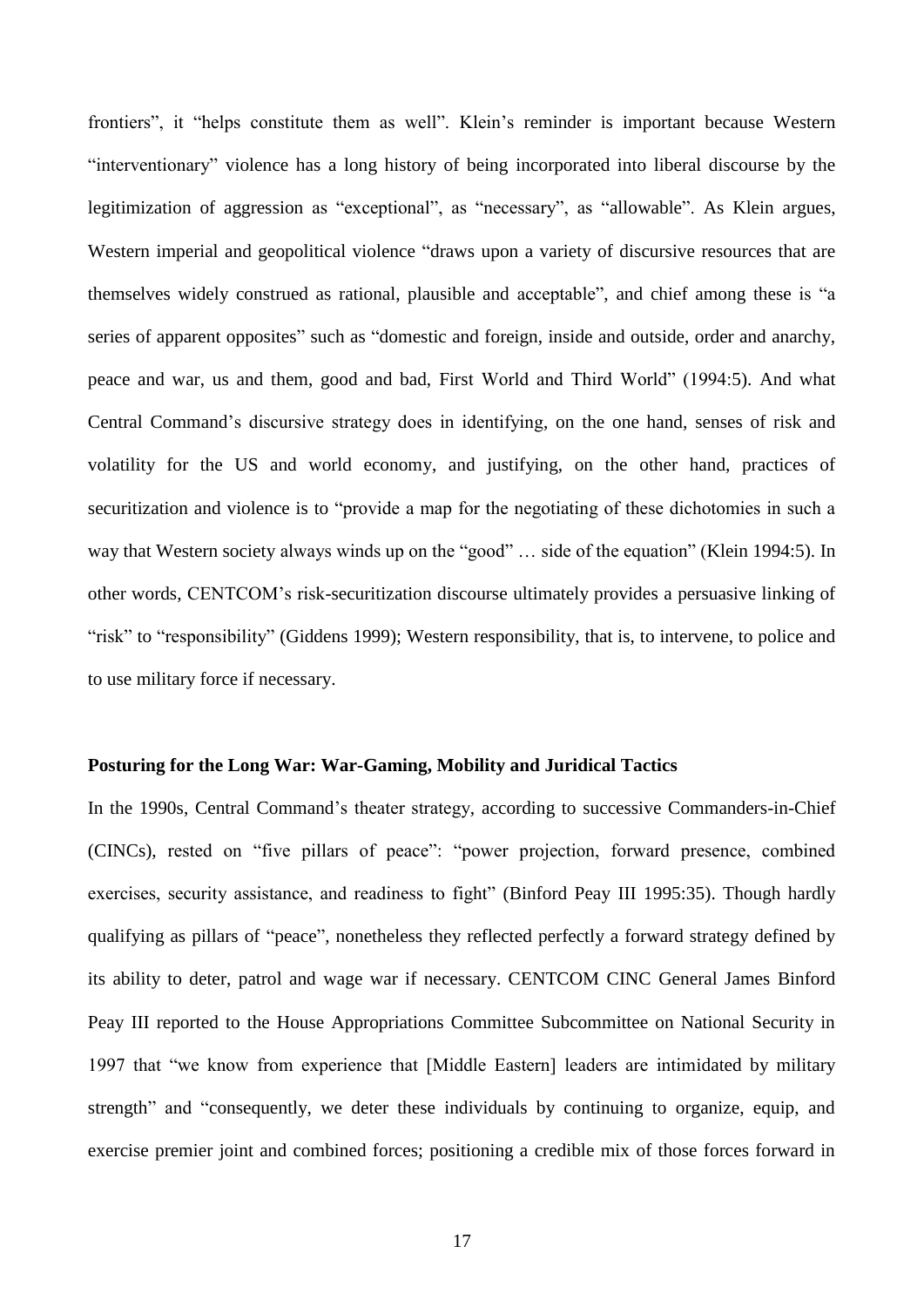the region; maintaining the national will to use them; and communicating our resolve to our opponents".<sup>15</sup> For General Peay, the geostrategic and geoeconomic interests at stake in the region meant that the concept of "withdrawing" was simply "not an option".<sup>16</sup>

The concept that did receive particular attention as the US military began to envision its role and capabilities for the 21st century was "rapid troop deployability". A series of reviews of overseas basing strategy and technological capacity for rapid troop movement gradually refocused the US military's global posturing, which required redesigning from a static Cold War environment. As CENTCOM CINC General Anthony Zinni outlined to the Senate Arms Service Committee in 2000, Central Command's power projection strategy in the Persian Gulf hinged on "rapidly deployable forces".<sup>17</sup> And through the course of the 1990s, CENTCOM forces had been well drilled in "wargaming" and combat exercises, all orientated for fighting readiness and rapid deployability. Troops stationed at Prince Sultan Air Base in Saudi Arabia, for example, periodically war-gamed logistical plans to defend the Gulf. In 1995, Secretary of Defense William Perry outlined to the Council on Foreign Relations their operational plan for the protection of US interests and deterrence of regional foes, especially Iraq and Iran:

We do have such a plan, and it does not just sit on the shelf gathering dust. We war-game it, we exercise it, and we modify it to meet challenging circumstances.<sup>18</sup>

And those plans were indeed quickly operationalized a year earlier during "Operation Vigilant Warrior", which saw a successful CENTCOM deterrence manoeuvre against Iraq by combining the combat power of forward deployed troops and prepositioned equipment and supplies.

Central Command's focus on deterrence continued in the late 1990s, and both its right, and capacity to do so unilaterally, were well versed by CENTCOM CINCs in their reports to Congress. In 1999, for example, General Anthony Zinni argued to the Senate Arms Service Committee that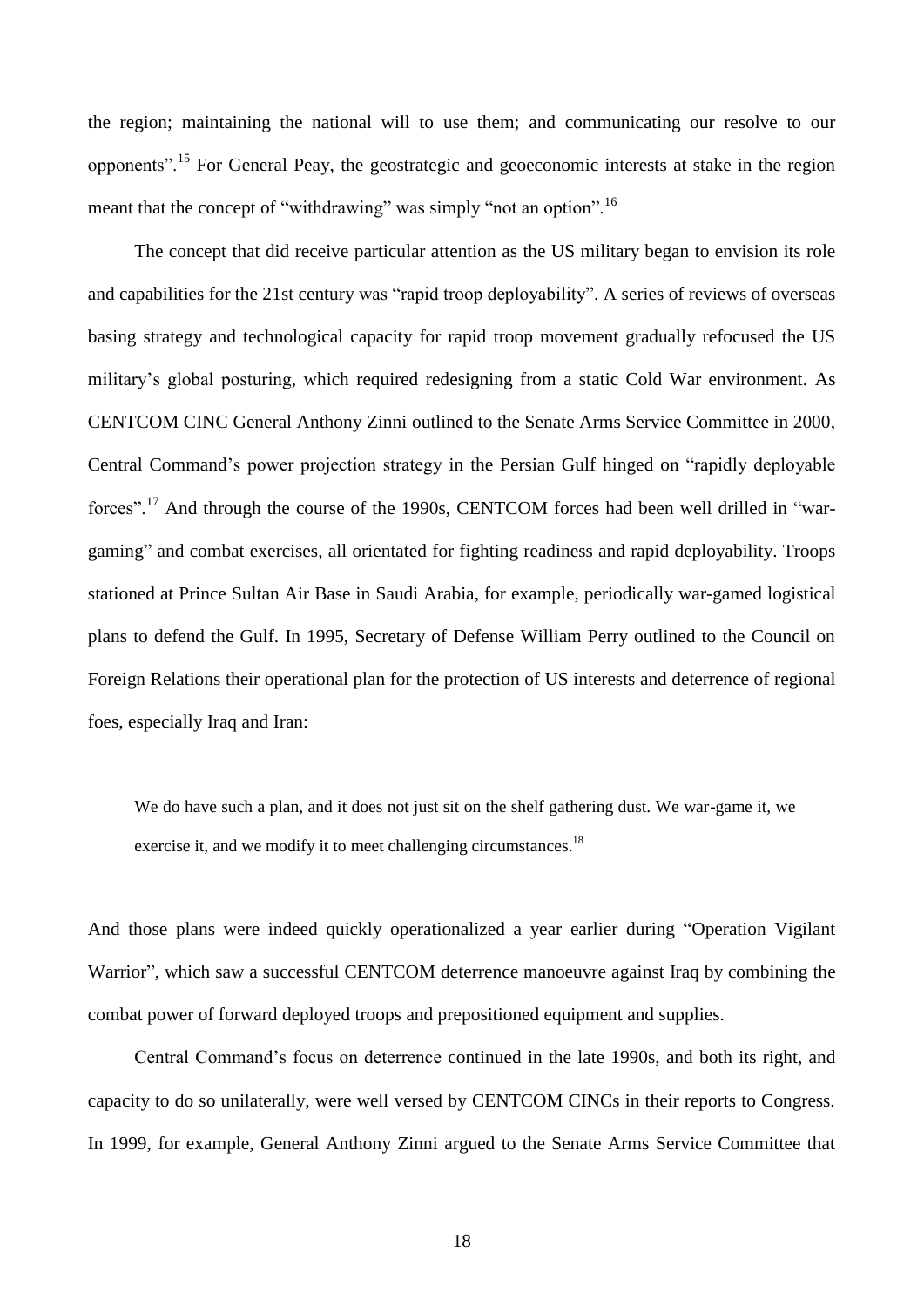the "ability to project overwhelming and decisive military power is key to CENTCOM's theater strategy as well as our ability to shape the battlefield".<sup>19</sup> To this end, strategic air- and sea-lift capabilities and the pre-positioning of fighting materials and supplies became critical components in the command's theater strategy at the turn of the century (and all of this was to be capitalised on of course when the Iraq War was launched in 2003).

Just before the war in Iraq, the increasingly globally-postured US military received a new tool to enable rapid forward deployment. In February 2003, while the UN Security Council were still in the throes of resisting the US/UK plans to attack Iraq, the military defense company Raytheon announced that it had delivered a deployable command and control headquarters to CENTCOM, and that it was already activated in As Sayliyah, Qatar. The CENTCOM Deployable Headquarters (CDHQ), Raytheon proclaimed, allowed CENTCOM's field commanders to "maintain seamless connectivity with theater component command staff and command staff at their main headquarters at MacDill Air Force Base":

CDHQ provides full command and control capabilities and supports rapid forward deployment of essential personnel. It is the first deployable command post for unified combatant commanders. CDHQ can be operated anywhere within CENTCOM's area of responsibility. <sup>20</sup>

Reacting to his command's new military medium, then CENTCOM commander General Tommy Franks proclaimed that CDHQ fulfilled urgently-needed capabilities.<sup>21</sup> The necessary military capabilities identified by General Franks included most importantly the ability to intervene quickly and decisively in any spaces geo-graphed as "in need of securitization" in CENTCOM's AOR. As unilateral such an interventionist position may be, it was nevertheless the fundamental geopolitical touchstone of the Bush administration's war on terror, and one staunchly and endlessly registered. "The world has changed a great deal", declared President Bush in Cincinnati in August 2004, and "our posture must change with it", so that "we can be more effective at projecting our strength and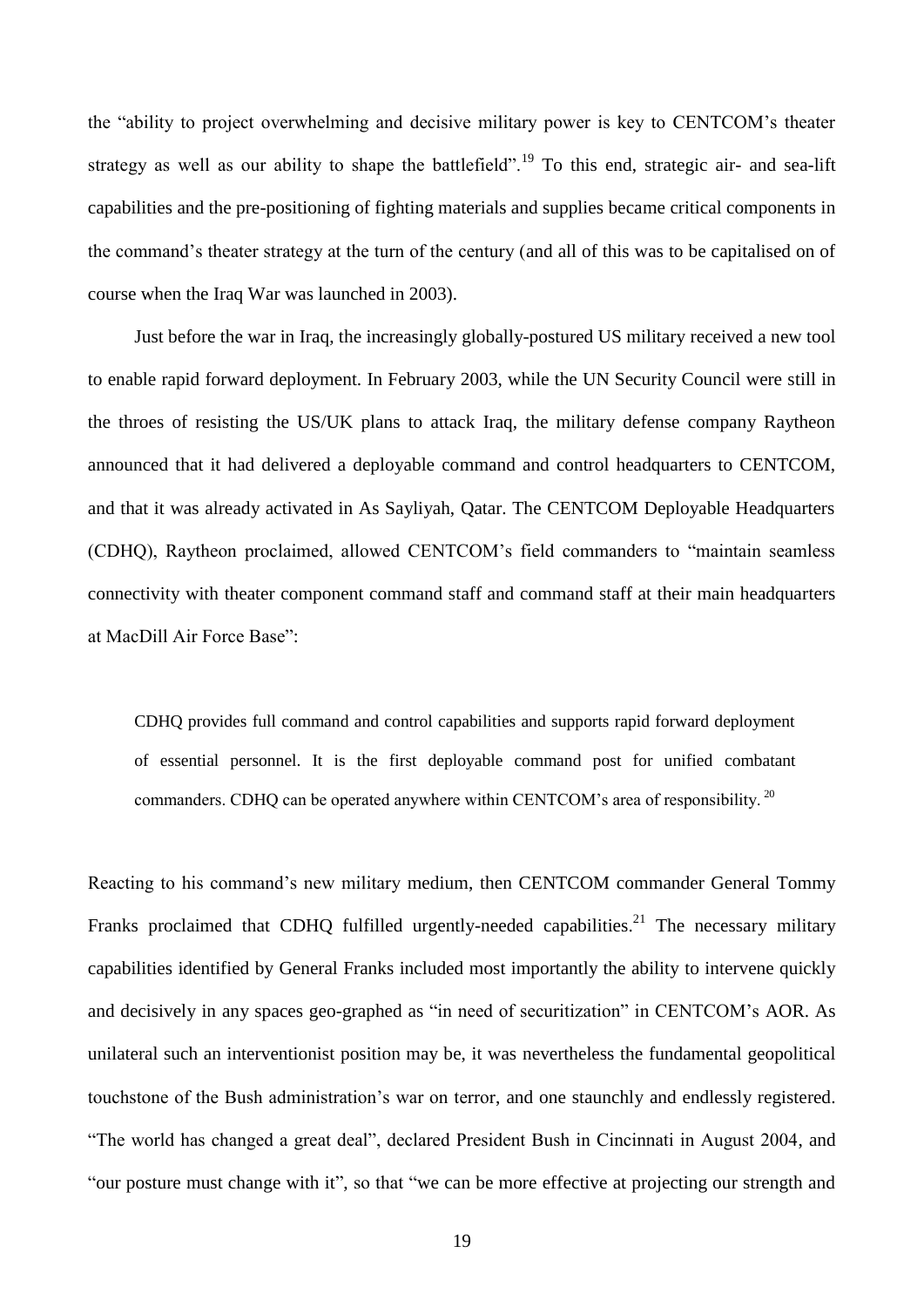spreading freedom and peace".<sup>22</sup> Bush went on to outline how a "more agile and flexible force" would be globally postured to "surge quickly" to deal with "today's threats", "emerging threats" and "unexpected threats".<sup>23</sup>

The rapid deployability concept was officially codified with the publication and report to Congress of the *Global Defense Posture Review* in late 2004. Therein, "bilateral and multilateral legal arrangements" are cited as critical components of "global defense posture", which allow for the "necessary flexibility and freedom of action to meet 21st-century security challenges".<sup>24</sup> The *Global Defense Posture Review*'s emphasis on legal arrangements underlines how crucial juridical tactics are in the US military's long war of securitization. Elsewhere, I have considered the various "spaces of exception" – in terms of legal and biopolitical governmentality – in CENTCOM's Central Region (Morrissey 2011b). I have argued that Giorgio Agamben's oft-cited and rather seductive formulation of the "state of exception" fails to capture the bigger picture of Central Command's forward presence and standard military operations (Agamben 2005). The notion of the "state of exception" is useful for sure in explaining how detainees have been identified and "managed" defensively in extra-territorial spaces; however, it does not account for the bigger CENTCOM concern of managing and protecting its own troops in offensive mode. This involves a separate and rarely-discussed legal strategy that protects US troops in forward deployed areas by the signing of Status of Forces Agreements with host countries. Both Central Command's offensive and defensive legal strategies work in concert with each other, of course – military facilities throughout its AOR act as both "base" and "prison" – and both strategies rely on emboldened discourses of risk and (in)security that reprise older tactics of colonial biopolitics (Nally 2008).

## **Neoliberal Securitization**

Returning to the question of geoeconomic securitization, Central Command CINC General James Binford Peay III declared to the House Appropriations Committee Subcommittee on National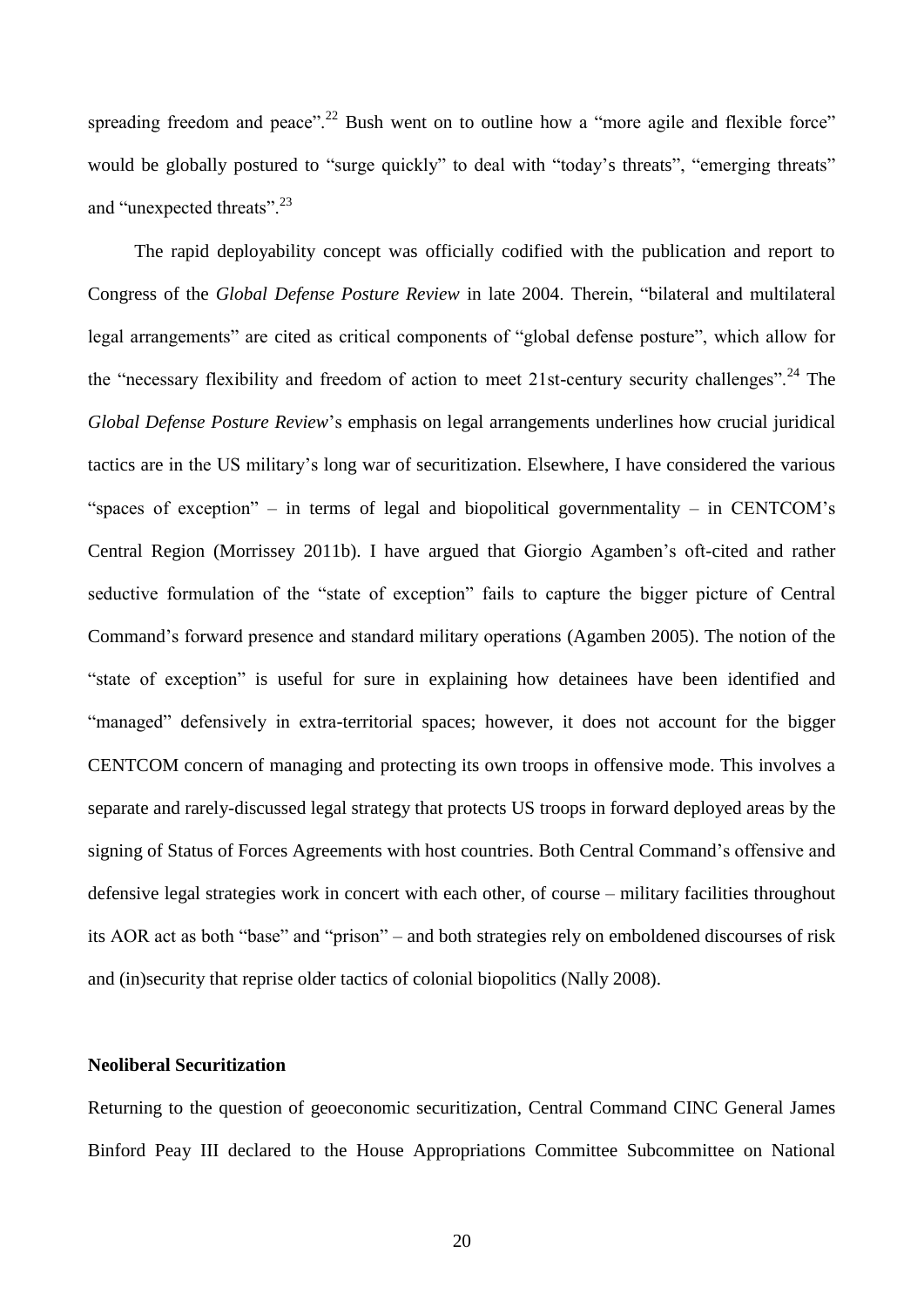Security in 1997 that any disruption in the flow of petroleum from the Persian Gulf would "precipitate economic calamity for developed and developing nations alike".<sup>25</sup> His successor at CENTCOM, General Anthony Zinni, affirmed the command's primary role in averting such as scenario by emphatically underlining its geoeconomic mission in his 1998 report to the Senate Armed Services Committee:

America's interests in [the Central Region] reflect our beliefs in access to free markets, the Middle East Peace Process, protection of and access to regional energy resources, and reduce [sic] the proliferation of conventional and mass destruction weapons. The vast quantities of oil, gas, and other resources present in the gulf region, which includes 69 percent of the world's known oil reserves plus significant natural gas fields, are essential to today's global economies. Much of the oil exported from the Arabian Gulf countries passes through at least one of three important maritime choke points: the Strait of Hormuz, the Suez Canal, or the Bab el Mandeb between Yemen and Eritrea.<sup>26</sup>

Zinni was interviewed by the US military's flagship journal, *Joint Force Quarterly*, the following year. He was initially asked what "basic considerations" underpin CENTCOM theater strategy. Here is his revealing reply:

Our theater strategy is built [on] four elements. The first is obvious – providing access to the energy resources of the region, which is a vital national interest. The second element is something often overlooked – the growing commercial significance of the area. The pattern of global trade is shifting from east to west. Investments are flowing into the region because of its geostrategic position. The third is the number of maritime choke points in the region, such as the Suez Canal and Strait of Hormuz. We must ensure these passages remain open to communication and trade. Fourth, there are issues of stability – the Middle East peace process, extremism, and other concerns that could destabilize the region and reach beyond it.<sup>27</sup>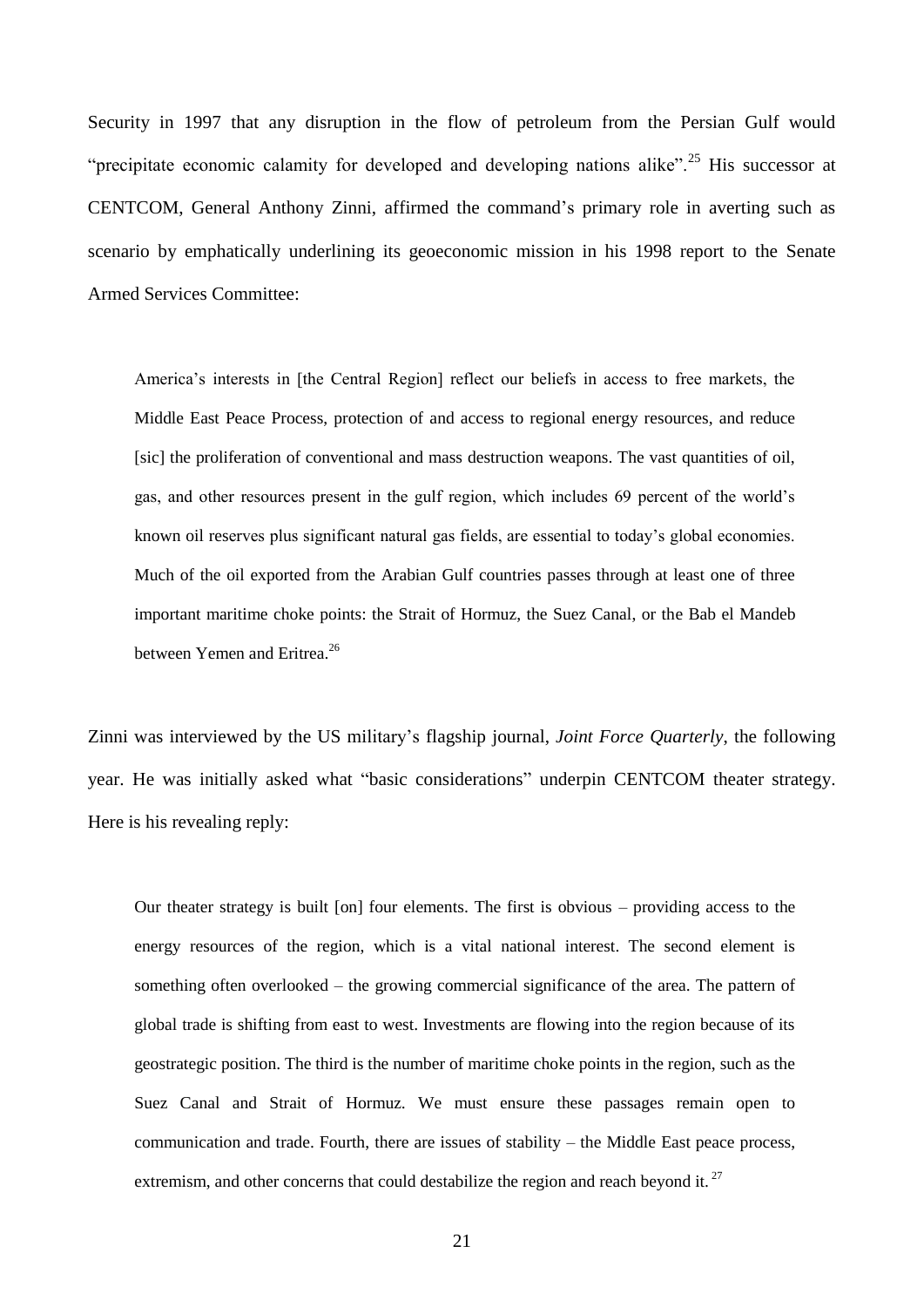In official geopolitical discourse, CENTCOM CINCs have succeeded in perennially convincing Congress of the need for an ongoing neoliberal securitization project in the Persian Gulf region. And over the last 25 years, Central Command's securitization discourse winning out in the corridors of political and military power in Washington has been mirrored by an exponential growth in CENTCOM's ground presence across the region that has facilitated the vital nodes of power to secure geoeconomic calculation. In the early 1980s, apart from the Indian Ocean atoll of Diego Garcia, located over 2000 miles south of the Persian Gulf, the US military held no bases anywhere in the Middle East. Today, in the aftermath of the Iraq invasion, involvement in Afghanistan and broader execution of the war on terror, CENTCOM holds at least 128 operational bases across its AOR (Morrissey 2010b).<sup>28</sup>

A preemptive geopolitical and geoeconomic logic of risk management underpins the current US overseas basing strategy. The Overseas Basing Commission reported to Congress in 2005, for example, that:

The U.S. overseas basing structure must serve both in the near term and for decades to come. [Bases] cannot be oriented to dealing only with current threats. They must have the capacity to deal with threats that will emerge in decades to come… None of us can predict the future. That, however, is enough to remind us that any base structuring cannot be designed to deal only with the threats of today. The base structure we develop in the near future must enable us to meet the threats that will emerge over the next quarter century and beyond (2005:iii, 6-7).

The Commission went on to cite the example of "Operation Vigilant Warrior" in 1994 ("to respond to renewed Iraqi aggression against Kuwait") and "Operation Iraqi Freedom" in 2003 ("to secure Iraq's oil fields") to expound the vital importance of "maintaining a forward presence" for CENTCOM's geopolitical and geoeconomic mission (2005:G2). And this military-economic securitization discourse has been echoed relentlessly in US Strategic Studies by an influential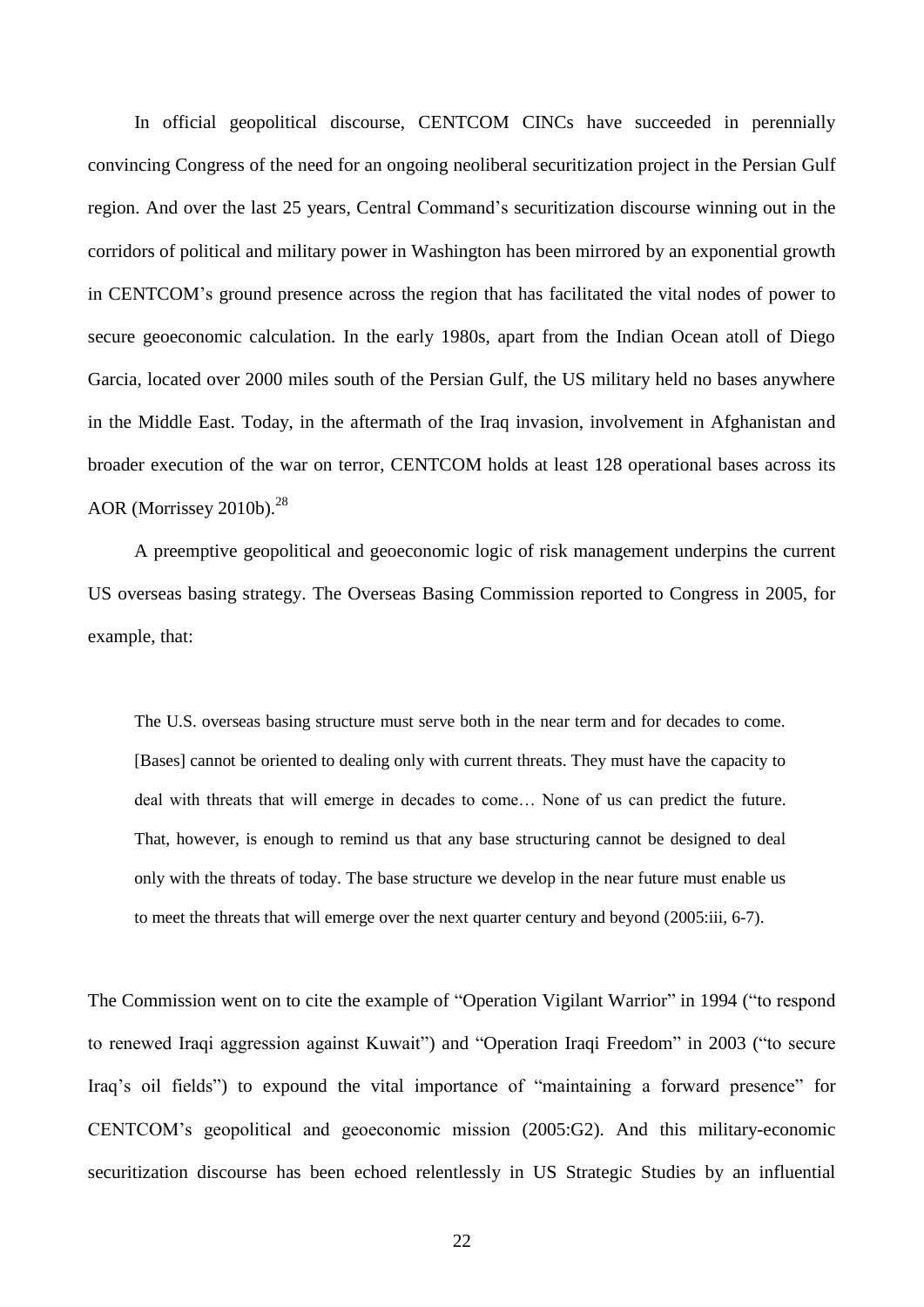assemblage of foreign policy institutes, defense think-tanks and specialist university and college departments (Morrissey 2010a); what Bradley Klein (1988) calls Washington's "strategic culture". A year before the war in Iraq was launched, Sami Hajjar at the Strategic Studies Institute of the US Army War College in Carlisle, Pennsylvania, scripted the following aleatory scenario for the Persian Gulf and the subsequent necessity of permanent US military intervention:

In addition to Iraq, the Gulf region is likely to remain fundamentally unstable for several decades to come… In other words, there is no realistic end in the foreseeable future to U.S. military engagement in the Gulf. The vital interests the United States has in the region … and the inability of Japan and European powers that depend on Middle East oil to project power for a long period of time, mean that U.S. engagement is there for the long haul. The Army should plan accordingly, for an over-the-horizon presence strategy is no longer valid … land power is, in the final analysis, what will secure the world's most precious and coveted real estate (2002:57-58).

Hajjar's argument about the import of "land power" is significant I think. Much of the recent work on geoeconomics points to how, as Deborah Cowen and Neil Smith put it, the "acquisition or control of territory" is more of "a tactical option rather than a strategic necessity" in terms of the "accumulation of wealth through market control" (2009:42). And they are certainly correct in seeing that accumulation as enabled "through imperial violence" (2009:44). However, while geoeconomics does not rely on territorial control in the colonial sense, it does rely on "land nodes" in the imperial sense, in which bases, logistic facilities and pre-positioning sites enable key policing and deterrence practices of securitization and regulation. Territorial access, in other words, is still vital for geoeconomics; which seems to me an important point conspicuously absent in many of the recent rather ageographical reflections on "globalization" and "empire" (Friedman 2005; Hardt and Negri 2000). This "geography still matters in international relations" assertion is part of Matt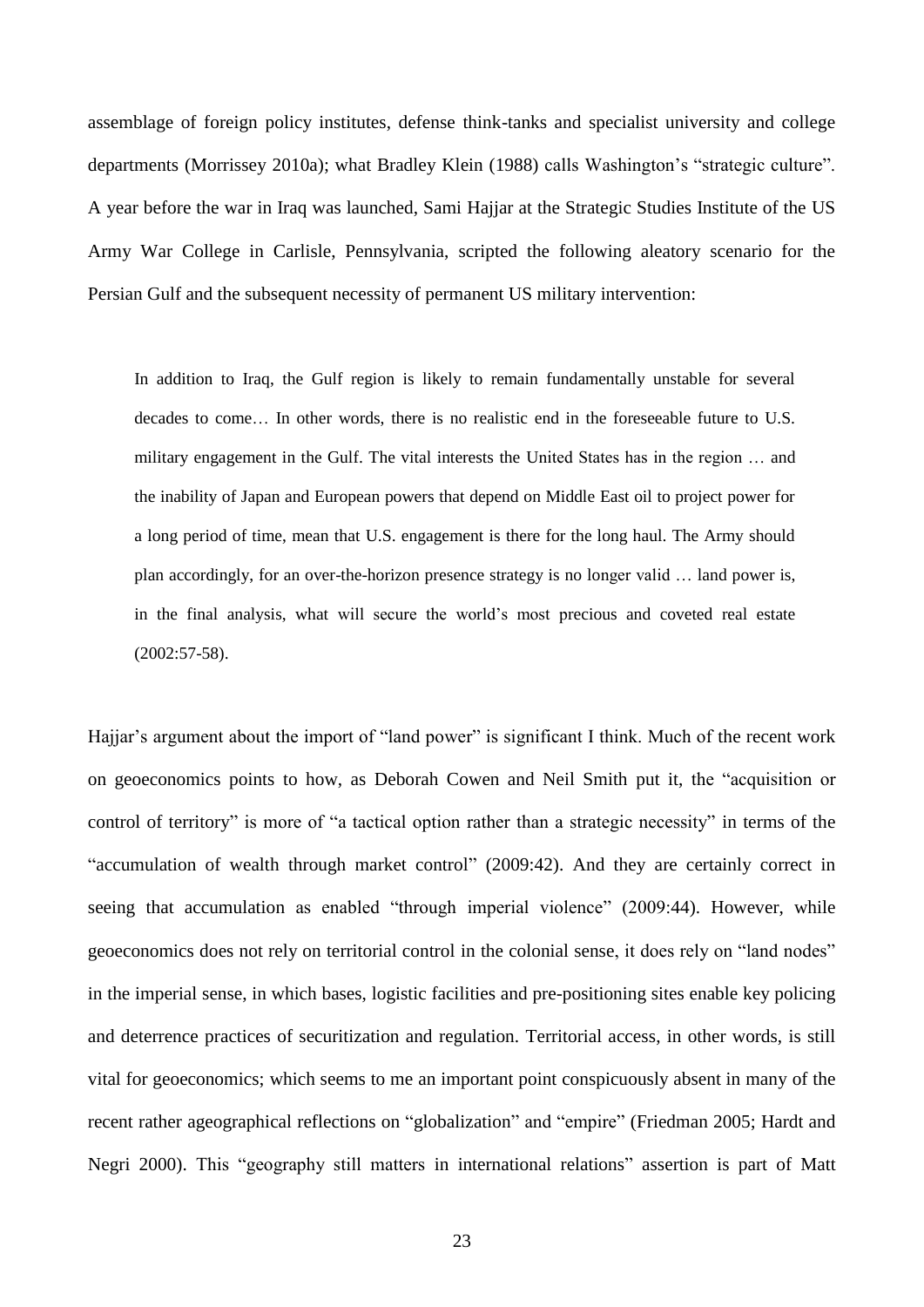Sparke's argument about an "American dominance" defined in terms of "global systems management geared to removing security impediments from the global level playing field" (2007:345). Sparke's point is that the US neoconservative designs for "military intervention" in Iraq were combined from the start with neoliberal hopes to "enable the invisible hand of the free market to tip dominos of democracy and freedom right across the Middle East" (2007:345); i.e. Iraq becoming "the rock upon which the United States projects power" (Thayer 2003:23). And neoliberal designs for swift economic reconstruction and realignment were certainly part of both the pre-planning and initial security operations of the war in Iraq (Klein 2007). A month before George W. Bush's premature "Mission Accomplished" address aboard USS Abraham Lincoln in early May 2003, and a mere two weeks after the war had been launched, the "Operations and Reconstruction" hearings of Operation Iraqi Freedom had already commenced before the House Committee on Armed Services back in Washington.<sup>29</sup>

Echoing Sparke's contention above, Simon Dalby, in reading the 2005 US *National Defense Strategy* in parallel with the works of popular foreign policy commentators, Thomas Barnett and Robert Kaplan, has argued that official and popular US geopolitical discourse collectively reveal a "broad complementarity" of "imperial military action" and "neo-liberal globalisation" (2007:586). The 2006 US *National Security Strategy* further bears out this logic. Out of its nine thematic chapters, four of them address economic and globalization issues that the Bush administration saw as vital to both US national security and the stability of the world economy. <sup>30</sup> The 2006 *National Military Strategic Plan for the War on Terrorism* can also be cited in divulging the US military's broad mission of "neoliberal securitization".<sup>31</sup> In it, the positing of terrorist strategy is juxtaposed in irrational opposition to the security and economic logic of US military strategy:

Extremists use terrorism to impede and undermine political progress, economic prosperity, the security and stability of the international state system... The United States will promote freedom,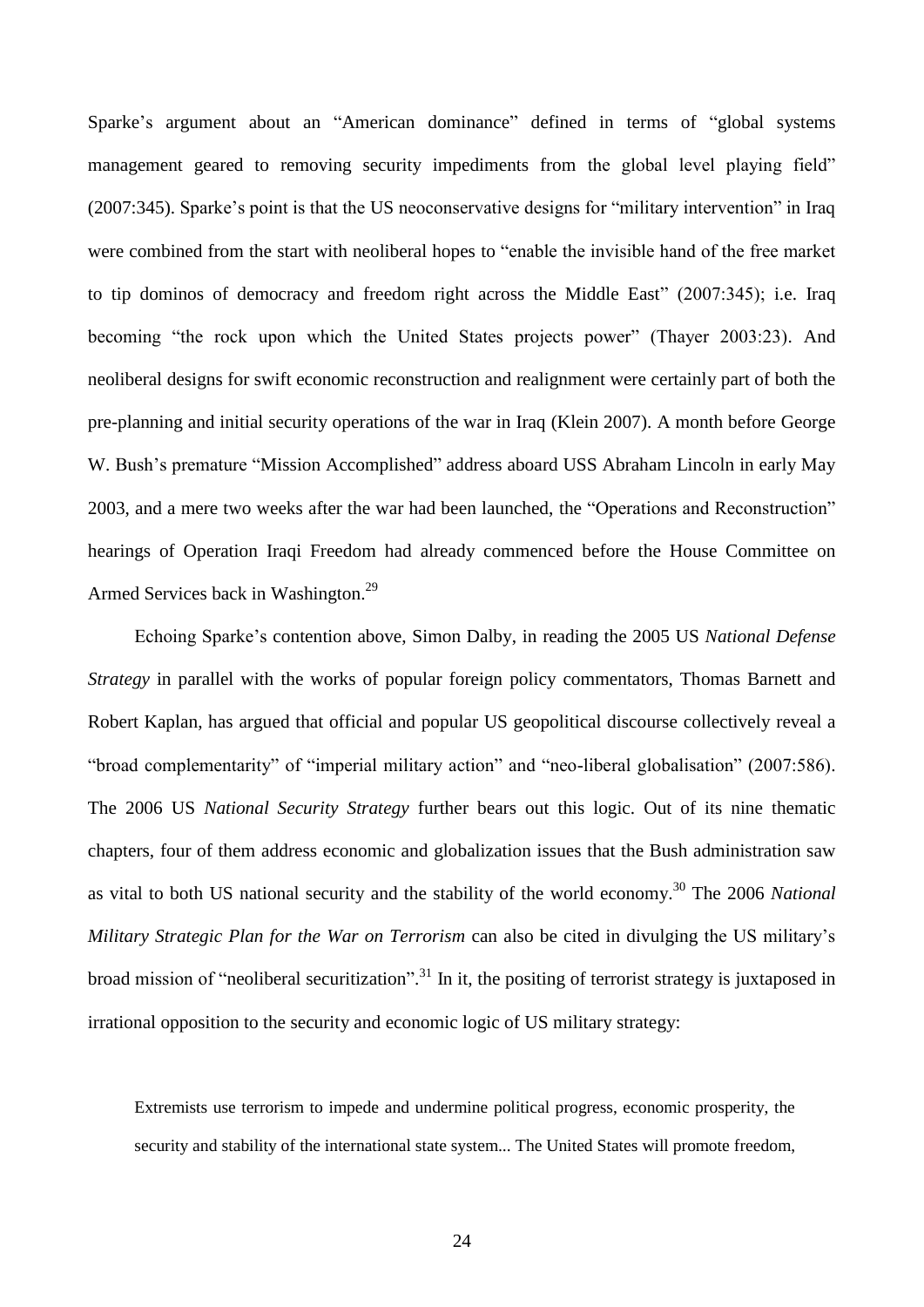democracy, and economic prosperity around the world to mitigate those conditions that terrorists seek to exploit. 32

It is this dual military-economic logic that has defined the securitization project of US Central Command for nearly three decades. Successive CENTCOM CINCs have perennially extolled the command's role in policing "regional stability and security" in a space scripted ad infinitum as "integral to the political and economic wellbeing of the international community" (Binford Peay III 1995:32). And CENTCOM's self-declared mission, espoused in its annual posture statements, has been to "protect the United States' vital interest in the region – uninterrupted, secure U.S./Allied access to Gulf oil" (US Central Command 1995:1). To this end, the negotiation of vital Status of Forces Agreements, a proactive military pre-positioning programme and frequent war-gaming and combat exercises have combined to facilitate a "continuous presence" in the Persian Gulf to "deter conflict, promote stability, and facilitate a seamless transition to war, if required" (US Central Command 1997:5). This is the neoliberal securitization project of US CENTCOM – where strategy and economics are enabled, regulated and insured against.

### **Conclusion**

[CENTCOM must] adopt the role of policeman. A policeman keeps the peace by applying the minimum of force. He does not seek to expose himself unnecessarily… It is enough that he regulates matters (Pelletiere and Johnson II 1992:26).

For more than 25 years, US Central Command has been the focal military instrument of US foreign policy. Its long war of securitization has been sustained by how key spaces in its AOR have been scripted (both officially and popularly) as "in need of various forms of intervention, management and integration" (Dalby 2007:604). It has been underpinned too by an enduring and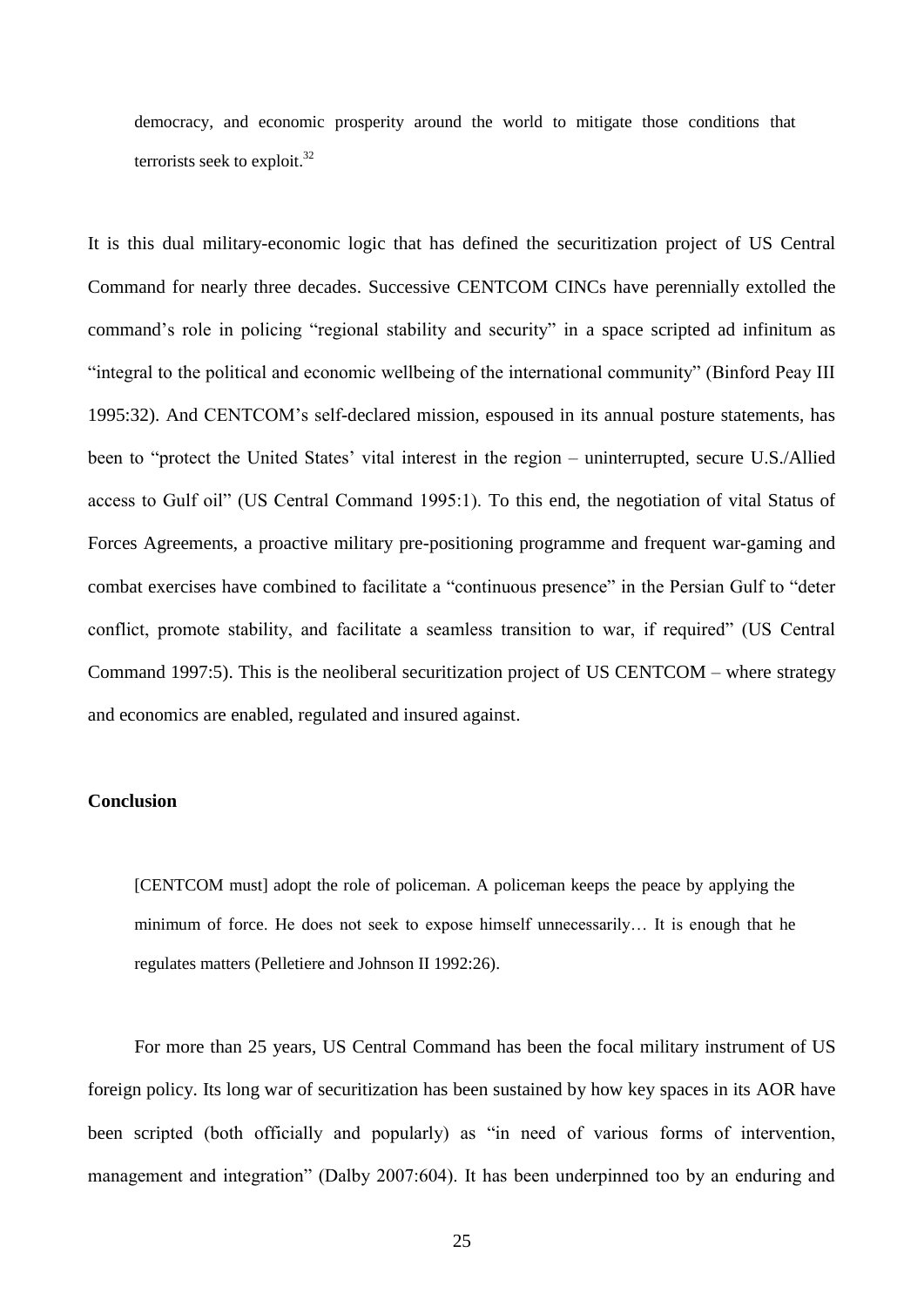emboldened Orientalism by which the Middle East is once again scripted as inherently "backward" and in need of "securitizing from itself". Looking to the 21st century in the aftermath of the Gulf War, the CENTCOM 2000 project rejected the very idea of Saudi Arabia and the Gulf Cooperation Council states being in charge of their own security and defending themselves: "Only CENTCOM can do that" (Pelletiere and Johnson II 1992:v). It is this thinking that is at the heart of CENTCOM's persuasive risk-securitization discourse, which has so effectively coupled global economic "risk" with Western "responsibility" to intervene, police and regulate.

From its inception, CENTCOM's mission has been focused on geoeconomic risk, reconstruction and regulation: the Reagan administration used the rationale of "protecting world economic markets" in its deployment of CENTCOM forces to reflag Kuwaiti oil tankers and keep markets steady in 1987; the first Bush administration operationalized a decisive CENTCOM response to Iraqi regional ambition in 1991 to secure "global economic health"; and the Clinton administration championed "economic statecraft" and "economic globalization" across the Middle East and Central Asia that not only promised the neoliberal dream but would also guarantee national security (Morrissey 2009b). In scripting the initial logic of the war in Iraq, the second Bush administration was faced with a cravenly submissive majority in the US mainstream media who failed to ask the big questions from the outset. As the war dragged on and (US) casualties rose, however, the pre-war deceptions of weapons of mass destruction, 45-minute threats, and Iraqi links to Osama Bin Laden were eventually discredited. So what came to replace them as the justifications for the war? Regime change, of course, and the removal of a despotic tyrant who was a former key secular ally (Sidaway 1998). However, in a rare moment of truth, Bush's prime-time speech on Iraq on 13 September 2007 revealed the unembellished strategic and economic rationales. It was a retreat to a bare-bones, geoeconomic discourse that has always had bipartisan support on Capitol Hill: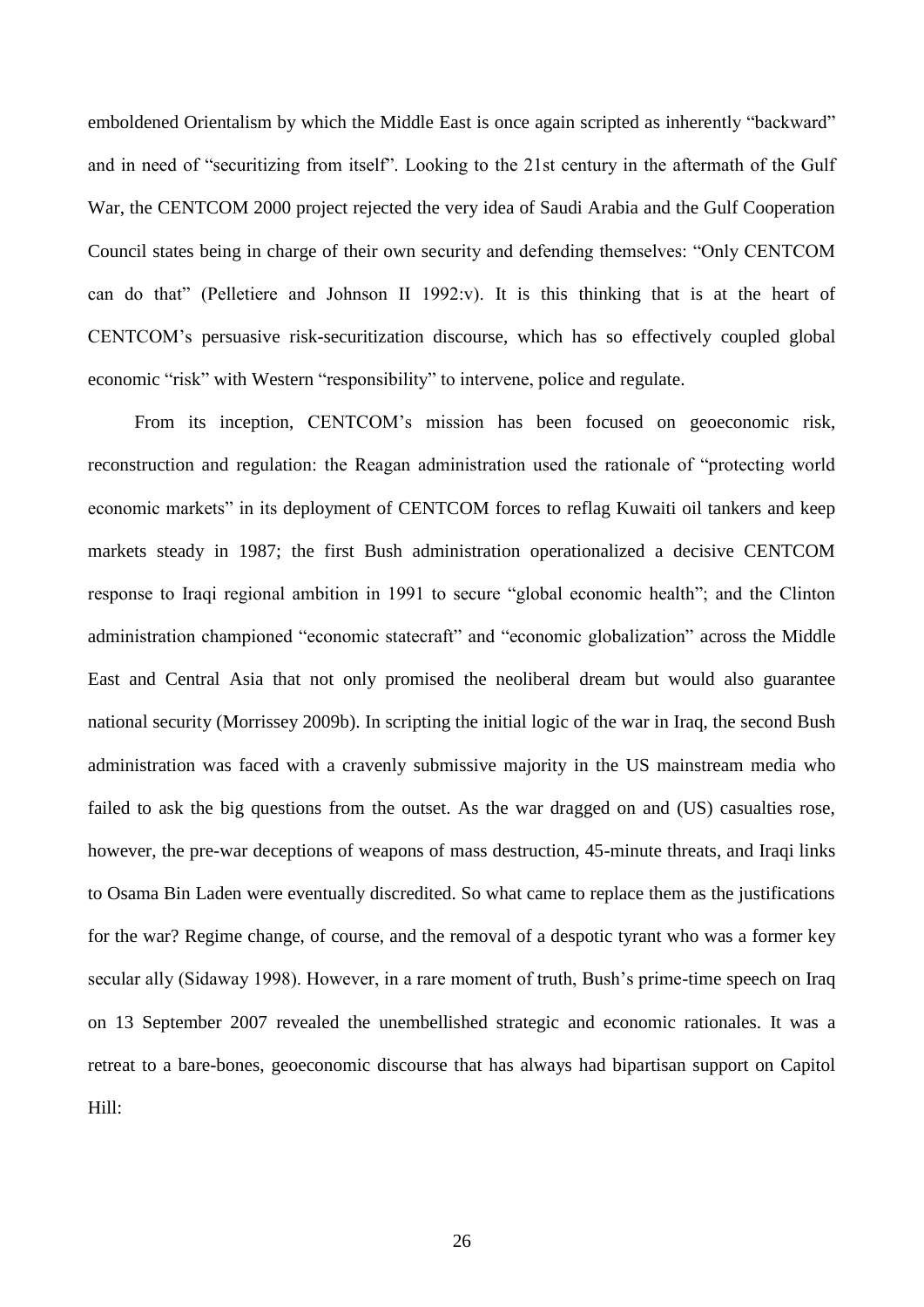If we were to be driven out of Iraq … extremists could control a key part of the global energy supply… Whatever political party you belong to, whatever your position on Iraq, we should be able to agree that America has a vital interest in preventing chaos and providing hope in the Middle East.<sup>33</sup>

Since 1983, US Central Command has been tasked with securitizing the most pivotal geoeconomic space in our contemporary world – what it calls the "Central Region". This paper has shown how that objective has been focused on two essential and seemingly convertible components of American foreign policy: "military" and "economic" security interests. In underlining the link between strategy and economics at the heart of CENTCOM's mission, I have sought especially to highlight the command's neoliberal policing raison d'être.<sup>34</sup> Its role of "geoeconomic regulator", in effect, points us to a conjoined history of military and financial securitization and a preemptive logic of US involvement in the Middle East that has long involved therapeutic discourses of risk management and explicit appeals to neoliberal economic universality. CENTCOM's "long war" is about the strategic-economic alignment of the Persian Gulf region for the good of the international community; it is a war of "insurance-risk securitization" for an aleatory future requiring permanent military interventionism; and it is a war enacted by military-economic practices of regulation that sees the "policing" of Gulf assets, the preemptive "deterrence" of regional rivals and ultimately the geopolitical and geoeconomic "shaping" of the most energy-rich region on earth.

### **Acknowledgements**

My thanks to Matt Farish, David Nally and two anonymous reviewers for their insightful suggestions on the initial draft, to Jochen Albrecht for drawing figure 1, and to audiences at the School of Public and International Affairs, Virginia Tech, the Department of Geography, University of Cambridge, and the 'War and Reconstruction' session at the 2009 AAG in Las Vegas for helpful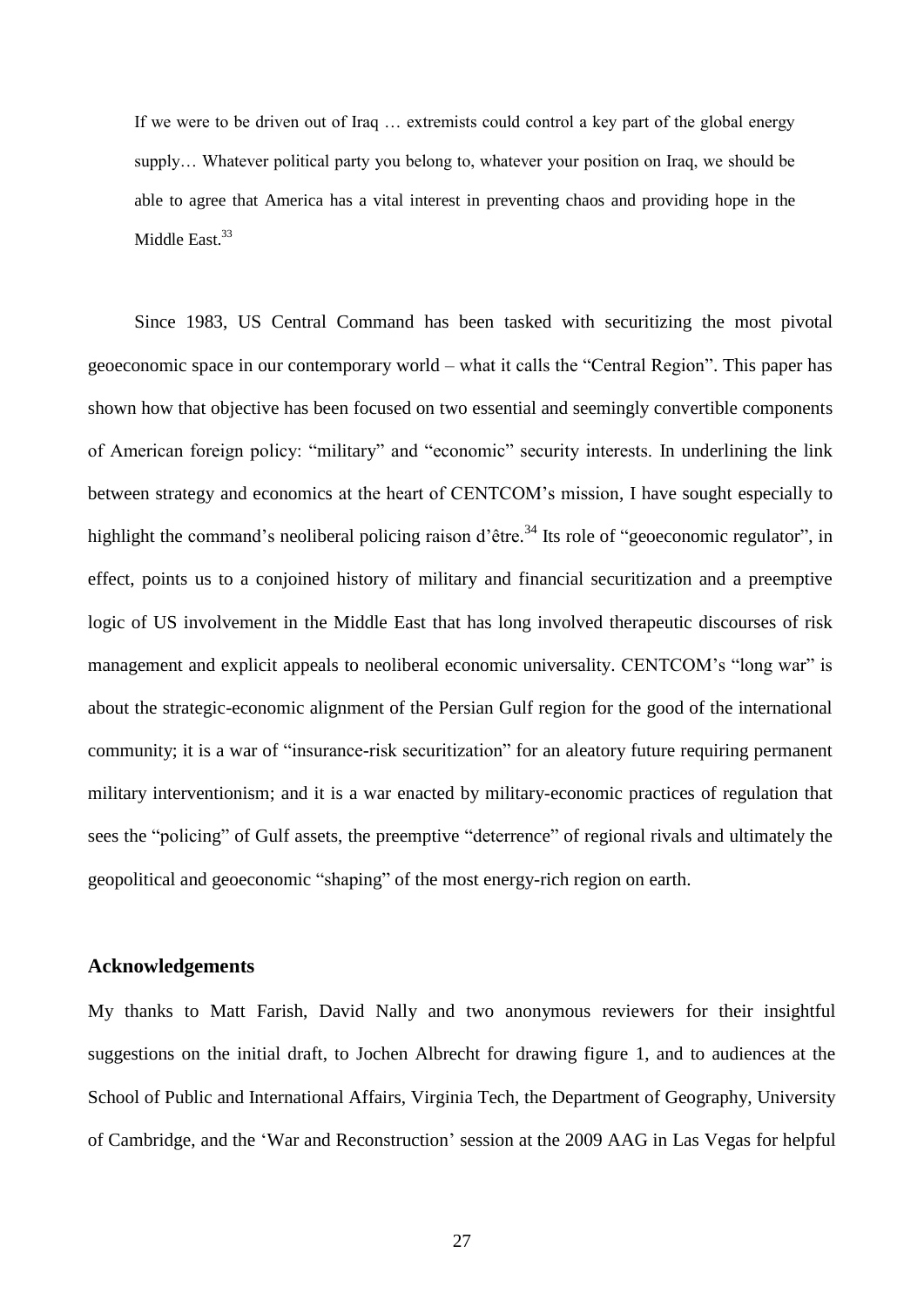feedback. I am also grateful to the Irish Research Council for the Humanities and Social Sciences for supporting a research fellowship stay at CUNY Graduate Center in 2007/2008.

## **References**

Agamben G (2005) *State of Exception*. Chicago: University of Chicago Press

Aradau C and Van Munster R (2007) Governing terrorism through risk: taking precautions, (un)knowing the future. *European Journal of International Relations* 13(1):89-115

Beck U (1992) *Risk Society: Towards a New Modernity*. London: Sage

Beck U (1999) *World Risk Society*. Cambridge: Polity Press

- Beck U (2009) *World at Risk*. Cambridge: Polity Press
- Bernstein P (1996) *Against the Gods: The Remarkable Story of Risk*. New York: John Wiley and Sons

Bougen P D (2003) Catastrophe risk. *Economy and Society* 32(2):253-274

- Boudeville J-R (1966) *Problems of Regional Economic Planning*. Edinburgh: Edinburgh University Press
- Binford Peay III J H (1995) The five pillars of peace in the Central Region. *Joint Force Quarterly* 9:32-39
- Braun B (2008) Securing nature. Doctoral Faculty paper, The Graduate Center, City University of New York, 7 May, http://www.gc.cuny.edu/about\_gc/365\_Fifth/2008May/braun.htm (last accessed 8 June 2008)
- Buzan B, Wæver O and de Wilde J (1997) *Security: A New Framework for Analysis*. Boulder, CO: Lynne Rienner
- Buzan B and Wæver O (2003) *Regions and Powers: The Structure of International Security*. Cambridge: Cambridge University Press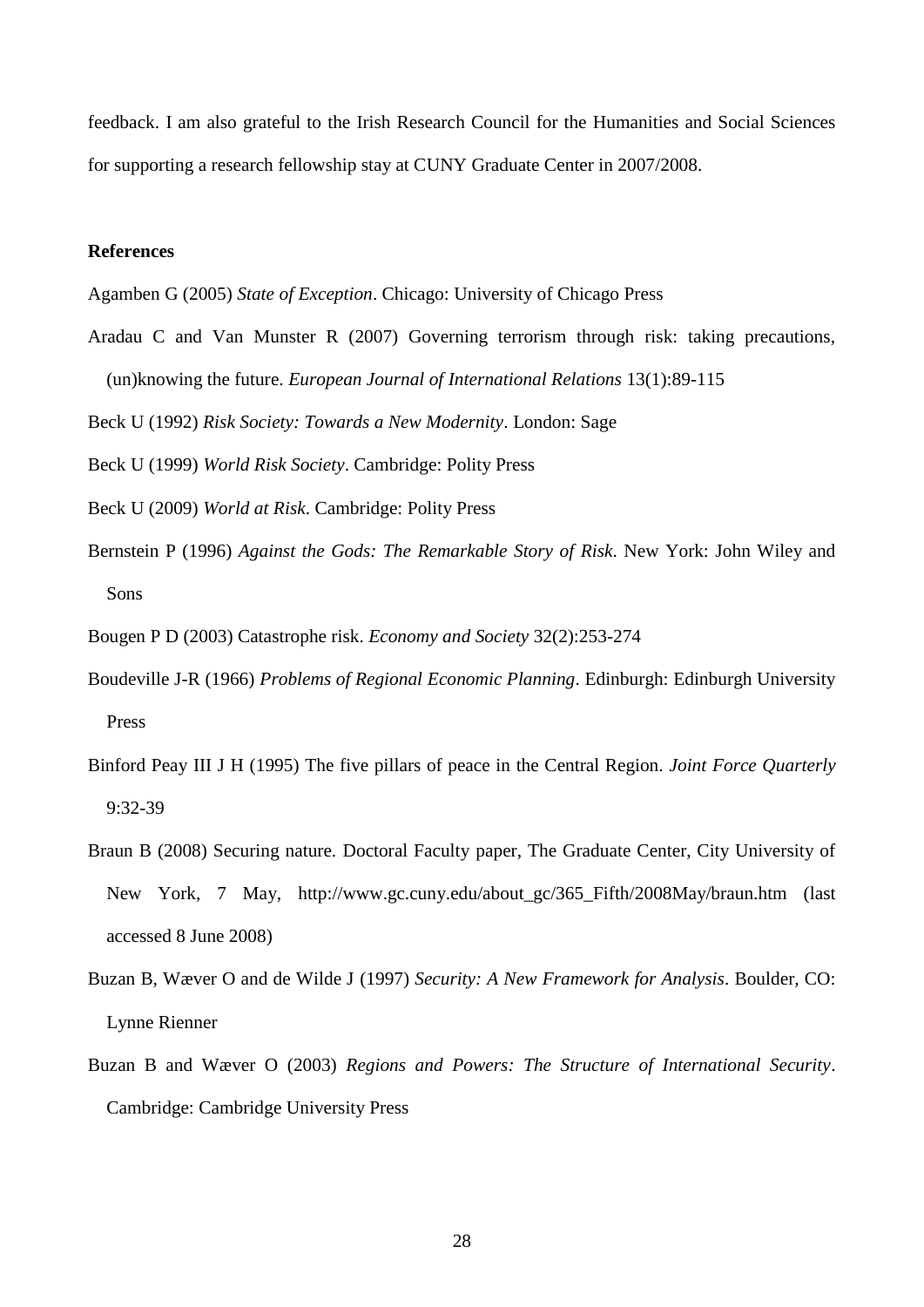- Campbell D (1992) *Writing Security: United States Foreign Policy and the Politics of Identity*. Minneapolis, MN: University of Minnesota Press
- Coleman M (2004) Geopolitics as a social movement: the causal primacy of ideas? *Geopolitics* 9(2):484-491
- Cooper M (2007) Homeland insecurities. *Postmodern Culture* 18(1), http://muse.jhu.edu/journals/postmodern\_culture/v018/18.1.cooper.html (last accessed 9 February 2008)
- Cooper M (2008) *Life as Surplus: Biotechnology and Capitalism in the Neoliberal Era*. Seattle, WA: University of Washington Press
- Cowen D and Smith N (2009) After geopolitics? From the geopolitical social to geoeconomics. *Antipode* 41(1):22-48
- Cox S H, Fairchild J R and Pedersen H W (2000) Economic aspects of securitization of risk. *ASTIN Bulletin* 30(1):157-193
- Dalby S (1991) Critical geopolitics: difference, discourse, and dissent. *Environment and Planning D: Society and Space* 9(3):261–283
- Dalby S (2007) Regions, strategies and empire in the global war on terror. *Geopolitics* 12(4):586- 606
- Dalby S (2009) Interview by Leonhardt van Efferink, *Exploring Geopolitics*, http://www.exploringgeopolitics.org/Interview\_Dalby\_Simon\_Geopolitical\_Passport.html (last accessed 29 September 2009)
- Dean M (1999) *Governmentality: Power and Rule in Modern Society*. London: Sage
- Dillon M (2008) Underwriting security. *Security Dialogue* 39(2-3):309-322
- Dodge T (2003) *Inventing Iraq: The Failure of Nation-Building and a History Denied*. New York: Columbia University Press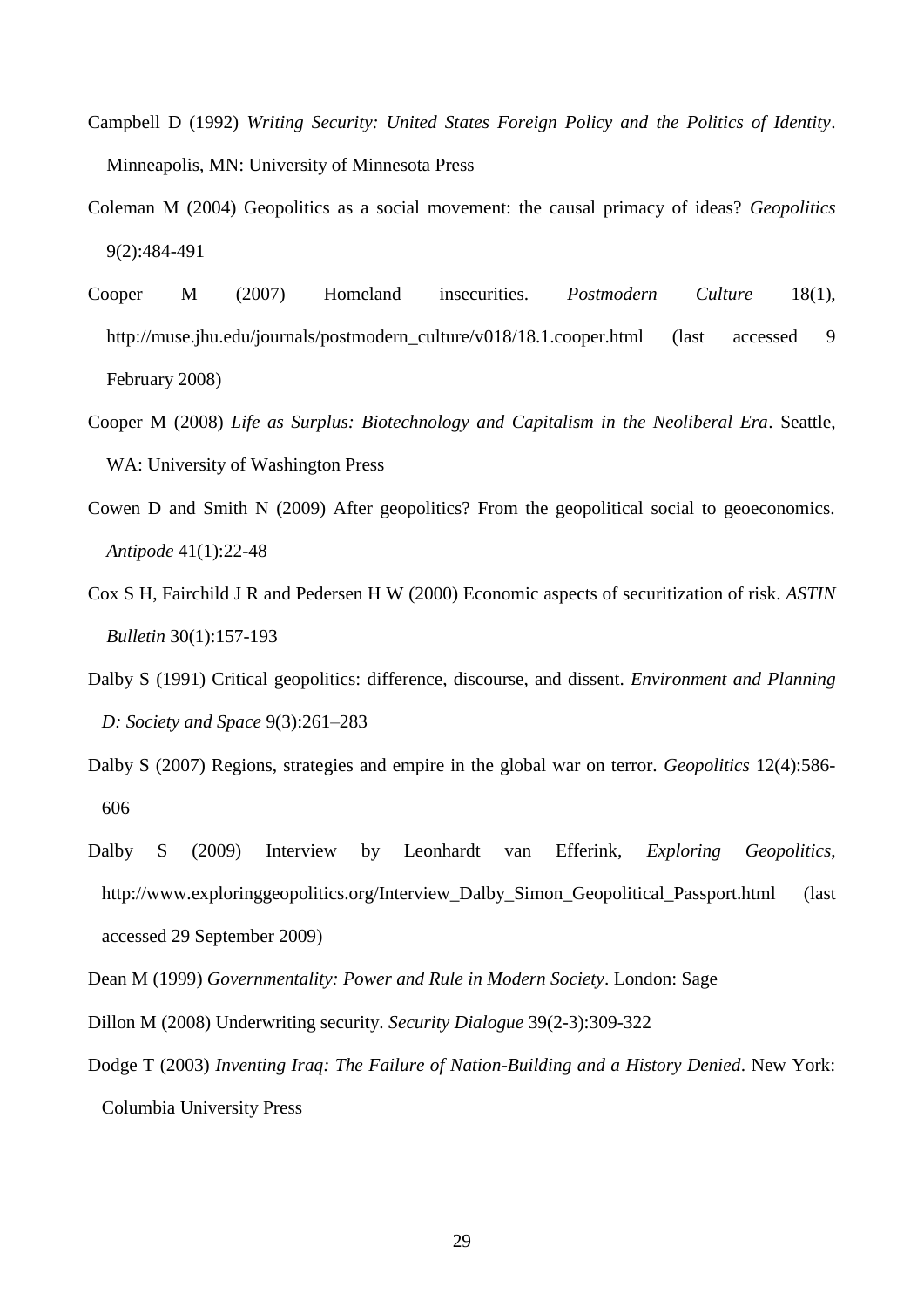Dodge T (2009) Grand ambitions and far-reaching failures: the United States in Iraq. In D Ryan and P Kiely (eds) *America and Iraq: Policy-Making, Intervention and Regional Politics* (pp 92-102). New York: Routledge

Dowler L and Sharp J (2001) A feminist geopolitics? *Space and Polity* 5(3):165-176

- Epstein J M (1981) Soviet vulnerabilities in Iran and the RDF deterrent. *International Security* 6(2):126-158
- Flint C (ed) (2005) *The Geography of War and Peace: From Death Camps to Diplomats*. Oxford: Oxford University Press
- Foucault M (1979) On governmentality. *Ideology and Consciousness* 6:5-22
- Foucault M (1991) Governmentality. In G Burchell, C Gordon and P Miller (eds) *The Foucault Effect: Studies in Governmentality* (pp 87–104). Chicago: University of Chicago Press
- Foucault M (2007) *Security, Territory, Population: Lectures at the Collège de France, 1977-1978* (trans. G Burchell; ed. M Senellart). London: Palgrave Macmillan
- Friedman T L (2005) *The World is Flat: A Brief History of the Twenty-First Century*. New York: Farrar, Straus and Giroux
- Gamlen E J (1993) United States strategic policy toward the Middle East: Central Command and the reflagging of Kuwait's tankers. In H Amirahmadi (ed.) *The United States and the Middle East: A Search for New Perspectives* (pp 213-249). Albany: State University of New York
- Gardner L C and Young M B (eds) (2007) *Iraq and the Lessons of Vietnam*. New York: The New Press
- Giddens A (1999) Risk and responsibility. *Modern Law Review* 62(1):1-10
- Gregory D (2004) *The Colonial Present: Afghanistan, Palestine, Iraq*. Oxford: Blackwell
- Gregory D (2006) The black flag: Guantánamo Bay and the space of exception. *Geografiska Annaler B* 88(4):405-427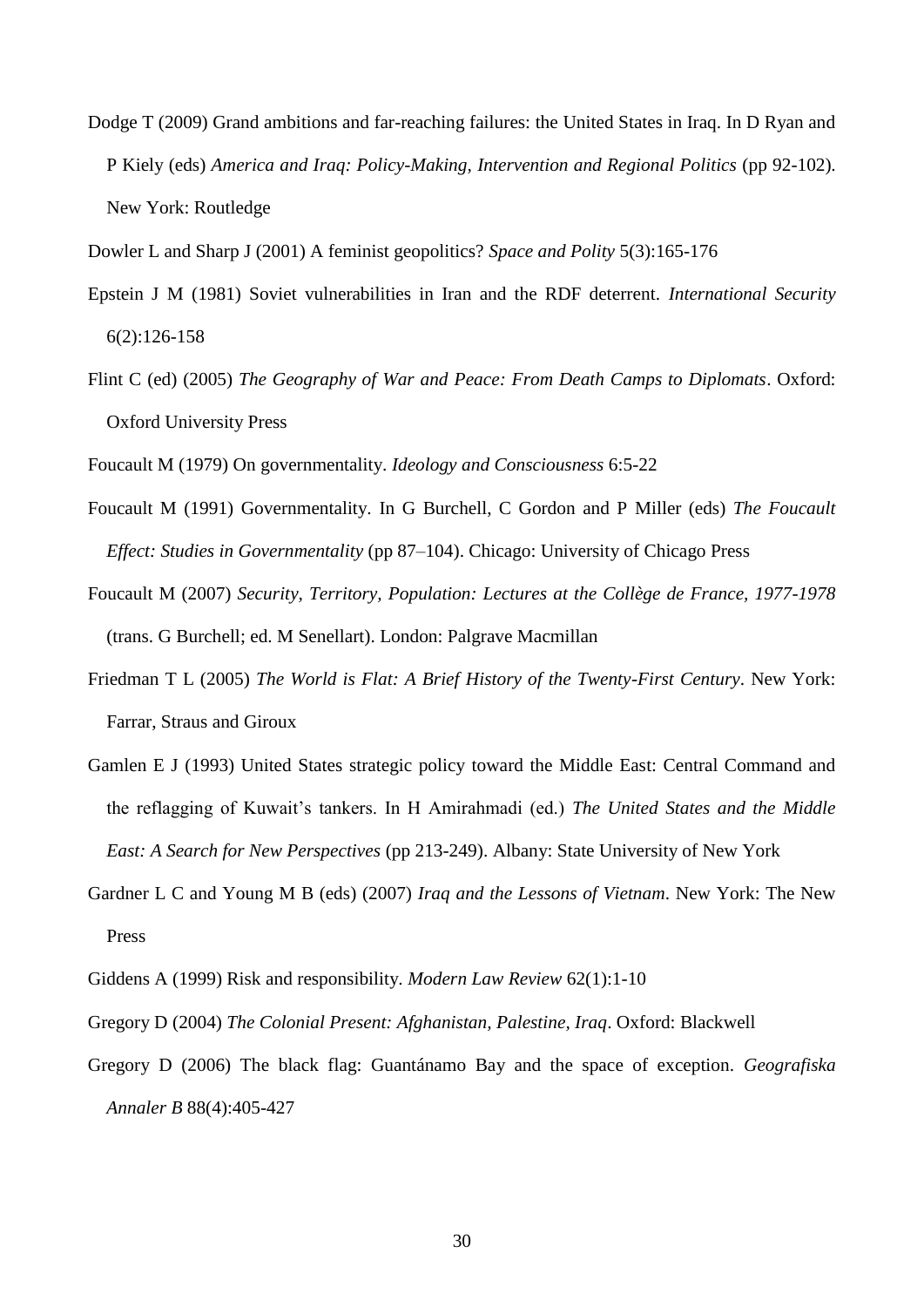- Gregory D and Pred A (eds) (2007) *Violent Geographies: Fear, Terror and Political Violence*. New York: Routledge
- Hajjar S G (2002) *U.S. Military Presence in the Gulf: Challenges and Prospects*. Carlisle, PA: Strategic Studies Institute, U.S. Army War College
- Hannah M (2006) Torture and the ticking bomb: the war on terrorism as a geographical imagination of power/knowledge. *Annals of the Association of American Geographers* 96(3):622-641

Hardt M and Negri A (2000) *Empire*. Cambridge, MA: Harvard University Press

Harvey D (2003) *The New Imperialism*. Oxford: Oxford University Press

- Heng Y-K (2006) *War as Risk Management: Strategy and Conflict in an Age of Globalised Risks*. New York: Routledge
- Henry R (2006) Transforming the U.S. Global Defense Posture. *Naval War College Review* 59(2):12-28
- Hyndman J (2007) The securitization of fear in post-tsunami Sri Lanka. *Annals of the Association of American Geographers* 97(2):361-372
- Joint Force Quarterly Forum (2000) An interview with Anthony C. Zinni: challenges in the Central Region. *Joint Force Quarterly* 24:26-31

Kagan R (2008) *The Return of History and the End of Dreams*. New York: Alfred A. Knopf

- Kaplan R D (2009) The revenge of geography. *Foreign Policy* May/June, http://www.foreignpolicy.com/story/cms.php?story\_id=4862 (last accessed 6 May 2009)
- Kearns G (2006) Naturalising empire: echoes of Mackinder for the next American century? *Geopolitics* 11(1):74-98
- Kearns G (2009) *Geopolitics and Empire: The Legacy of Halford Mackinder*. Oxford: Oxford University Press

Klare M T (2002) *Resource Wars: The New Landscape of Global Conflict*. New York: Owl Books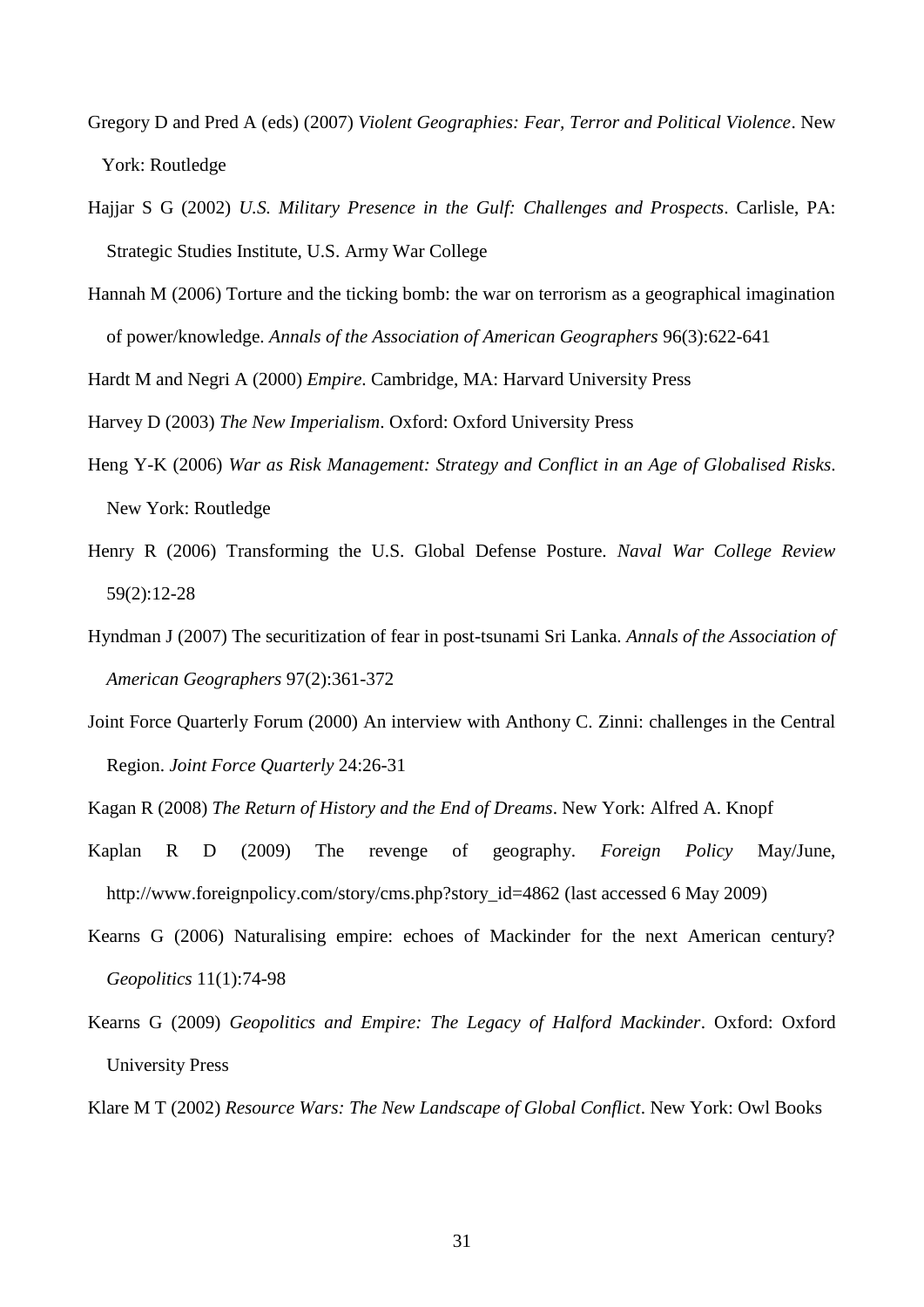Klare M T (2004) *Blood and Oil: The Dangers and Consequences of America's Growing Dependency on Imported Petroleum*. New York: Owl Books

Klare M T (2007) Beyond the age of petroleum. *The Nation* 12 November:17-22.

- Klein B S (1988) Hegemony and strategic culture: American power projection and alliance defense politics. *Review of International Studies* 14(2):133-148
- Klein B S (1989) The textual strategies of the military: or, have you read any good defence manuals lately? In J Der Derian and M J Shapiro (eds) *International/Intertextual Relations: Postmodern Readings of World Politics* (pp 97-112). Lexington, MA: Lexington Books
- Klein B S (1994) *Strategic Studies and World Order: The Global Politics of Deterrence*. Cambridge: Cambridge University Press
- Klein N (2007) *The Shock Doctrine: The Rise of Disaster Capitalism*. New York: Metropolitan Books
- Knights M (2006) *Troubled Waters: Future U.S. Security Assistance in the Persian Gulf*. Washington, DC: Washington Institute for Near East Policy
- Layne C and Thayer B A (2007) *American Empire: A Debate*. New York: Routledge
- Lesser I O (1991) *Oil, the Persian Gulf, and Grand Strategy: Contemporary Issues in Historical Perspective*. Santa Monica, CA: RAND Corporation
- Lin Y and Cox S H (2008) Securitization of catastrophe mortality risks. *Insurance: Mathematics and Economics* 42(2):628-637
- Little D (2002) *American Orientalism: The United States and the Middle East since 1945*. Chapel Hill, NC: University of North Carolina Press
- Lubeck P, Watts M J and Lipschutz R (2007) *Convergent Interests: U.S. Energy Security and the "Securing" of Nigerian Democracy (International Policy Report: Nigeria)*. Washington DC: Center for International Policy
- Lupton D (1999) *Risk*. New York: Routledge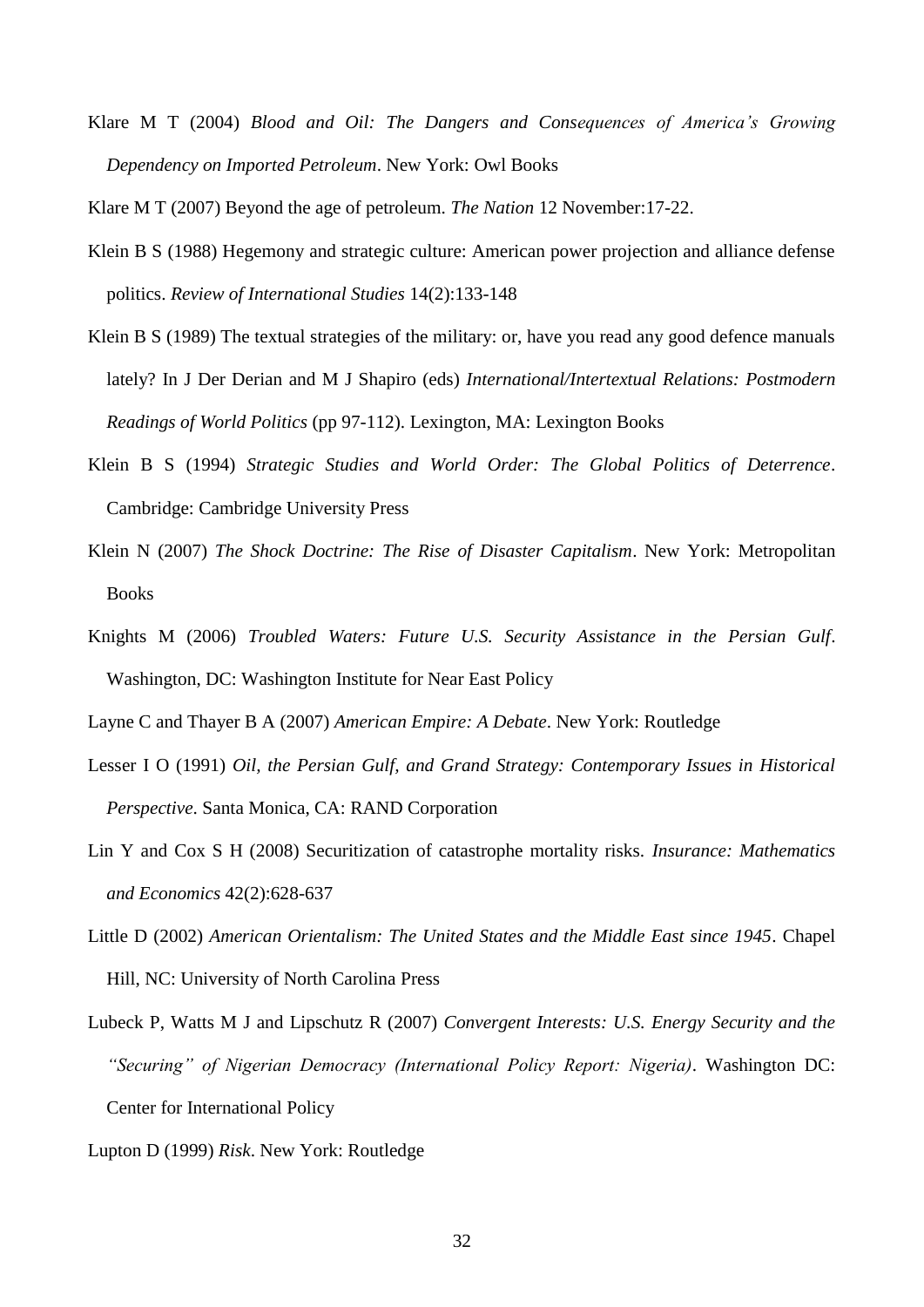- Luttwak E N (1990) From geopolitics to geo-economics: logic of conflict, grammar of commerce. *The National Interest* 20:17-23
- Martin R (2007) *An Empire of Indifference: American War and the Financial Logic of Risk Management*. Durham: Duke University Press
- Morrissey J (2009a) Lessons in American Geopolitik: Kaplan and the return of spatial absolutism. *Human Geography* 2(2):36-39
- Morrissey J (2009b) The geoeconomic pivot of the global war on terror: US Central Command and the war in Iraq. In D Ryan and P Kiely (eds) *America and Iraq: Policy-Making, Intervention and Regional Politics* (pp 103-122). New York: Routledge
- Morrissey J (2011a) Architects of empire: the military-strategic studies complex and the scripting of US national security. *Antipode* 43(2) (in press)
- Morrissey J (2011b) Liberal lawfare and biopolitics: US juridical warfare in the war on terror. *Geopolitics* 16(2) (in press)
- Multi-National Security Transition Command Iraq (2009) http://www.mnstci.iraq.centcom.mil (last accessed 11 February 2009)
- Mythen G and Walklate S (eds) (2006) *Beyond the Risk Society: Critical Reflections on Risk and Human Security*. Maidenhead: Open University Press
- Nally D (2008) "That coming storm": the Irish Poor Law, colonial biopolitics and the Great Irish Famine. *Annals of the Association of American Geographers* 98(3):714-741
- O'Hanlon M (2008) *Unfinished Business: U.S. Overseas Military Presence in the 21st Century*. Washington, DC: Center for a New American Security
- O'Malley P (1999) Governmentality and the risk society. *Economy and Society* 28(1):138-148
- O'Malley P (2004) *Risk, Uncertainty and Government*. London: Glasshouse Press
- O'Malley P (ed.) (2006) *Governing Risks*. Aldershot: Ashgate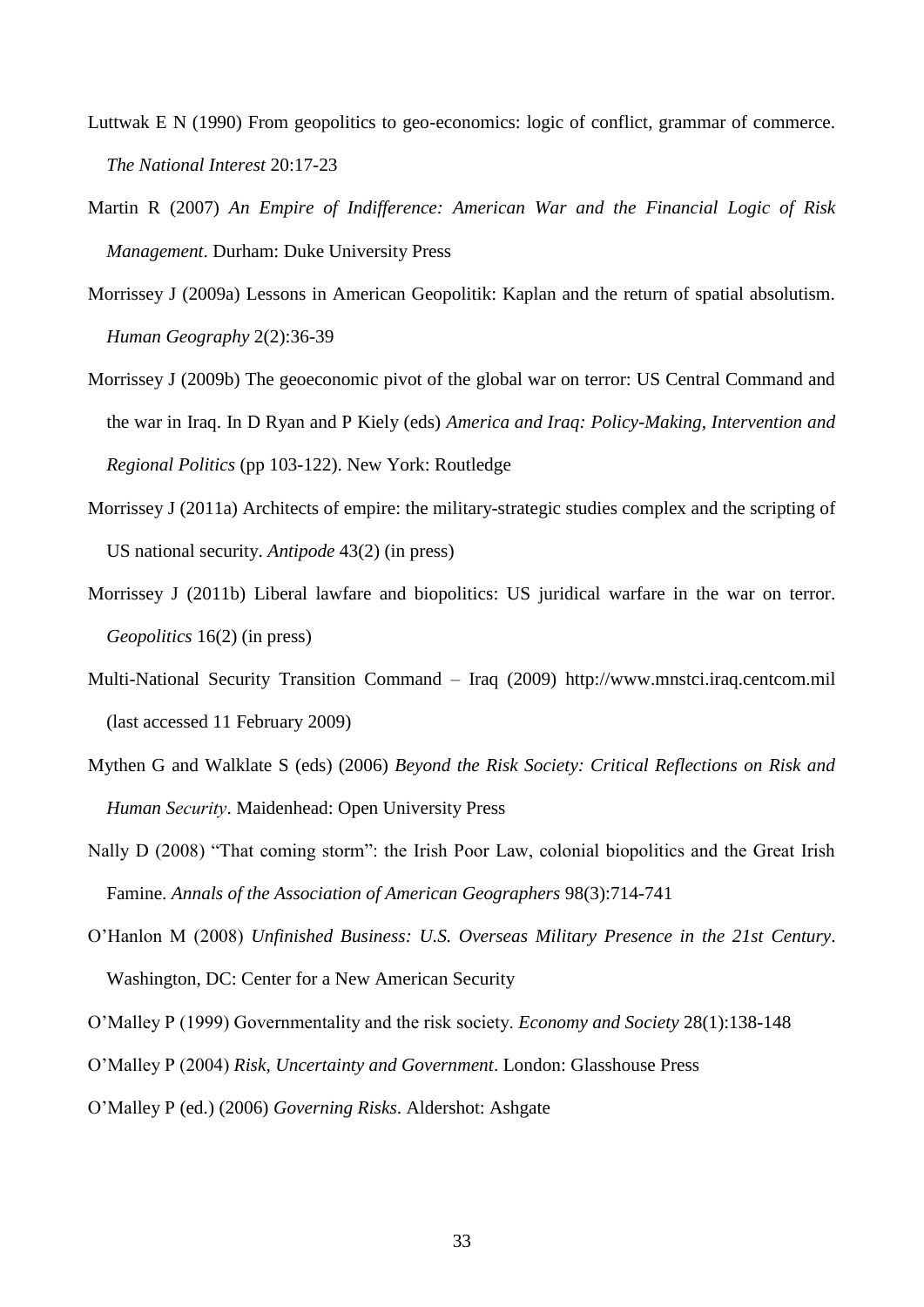- Ó Tuathail G (1994) Problematising geopolitics: survey, statesmanship and strategy. *Transactions of the Institute of British Geographers* 19:259–272
- Ó Tuathail G (1996) *Critical Geopolitics: The Politics of Writing Global Space*. Minneapolis: University of Minnesota Press
- Ó Tuathail G (2003) "Just out looking for a fight": American affect and the invasion of Iraq. *Antipode* 35(5):856-870
- Overseas Basing Commission (2005) *Commission on Review of the Overseas Military Facility Structure of the United States Report to the President and Congress*. Arlington, VA: Commission on Review of Overseas Military Facility Structure of the United States
- Painter D (1986) *Oil and the American Century: The Political Economy of U.S. Foreign Oil Policy, 1941-1954*. Baltimore: John Hopkins University Press
- Pelletiere S C and Johnson II D V (1992) *Oil and the New World System: CENTCOM rethinks its Mission*. Carlisle, PA: Strategic Studies Institute, U.S. Army War College
- Reveron D S and Gavin M D (2004) America's viceroys. In D S Reveron (ed.) *America's Viceroys: The Military and U.S. Foreign Policy* (pp 1-15). New York: Palgrave Macmillan
- Robbins J S (2004) U.S. Central Command: where history is made. In D S Reveron (ed.) *America's Viceroys: The Military and U.S. Foreign Policy* (pp 163-184). New York: Palgrave Macmillan
- Roberts S, Secor A and Sparke M (2003) Neoliberal geopolitics. *Antipode* 35(5):886-897
- Ryan D (2007) *Frustrated Empire: US Foreign Policy, 9/11 to Iraq*. London: Pluto Press
- Scahill J (2007) *Blackwater: The Rise of the World's Most Powerful Mercenary Army*. New York: Nation Books
- Sidaway J (1998) What is in a Gulf? From the 'arc of crisis' to the Gulf War. In G Ó Tuathail and S Dalby (eds) *Rethinking Geopolitics* (pp 224-239). London: Routledge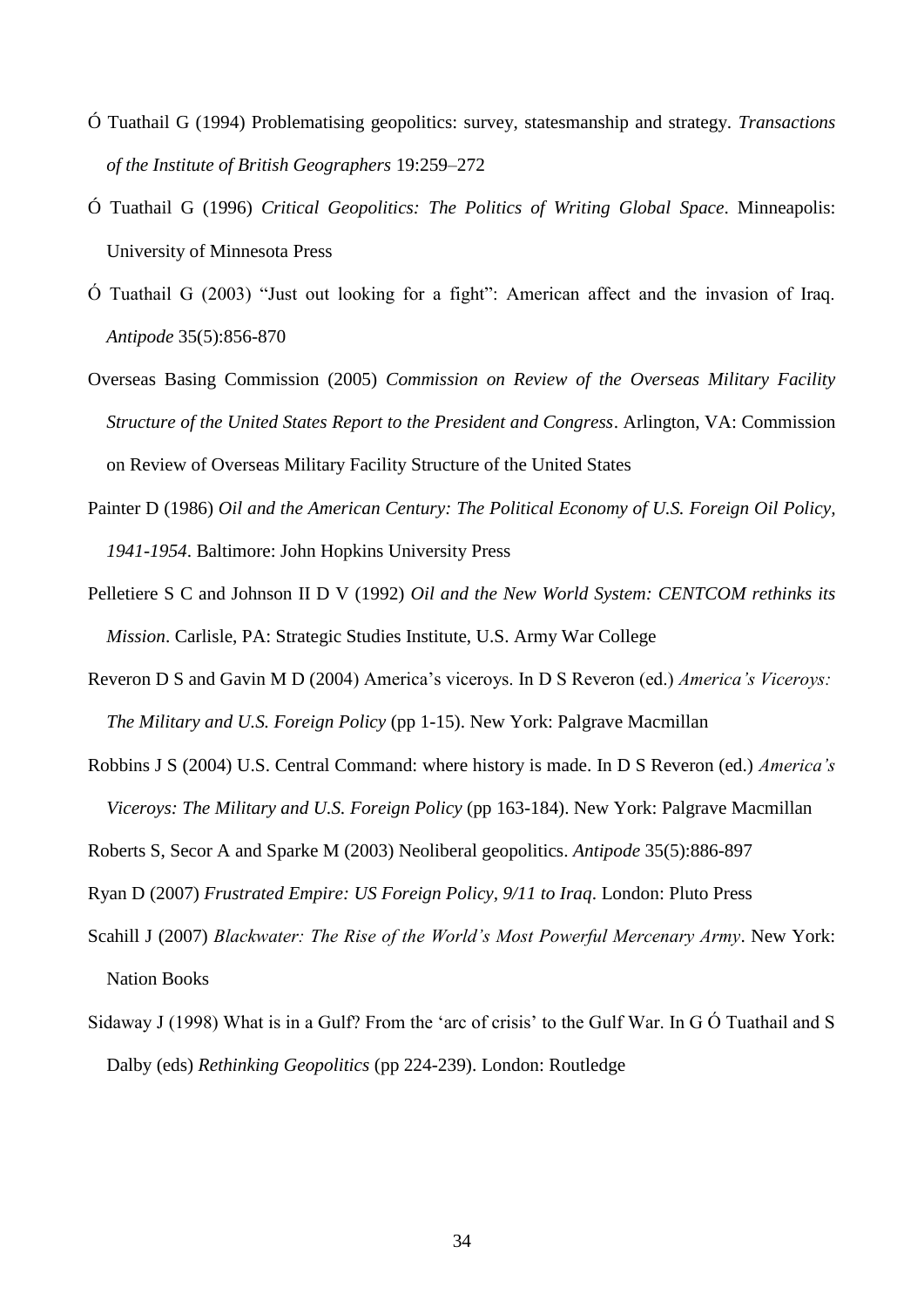- Simmons J and Manuel C (2003) *Closing the Gaps: A Strategy for Gaining the Initiative in the War on Terror*. Monterey, CA: Center for Terrorism and Irregular Warfare, Naval Postgraduate School
- Sparke M (2007) Geopolitical fears, geoeconomic hopes, and the responsibilities of Geography. *Annals of the Association of American Geographers* 97(2):338-349
- Thayer B A (2003) *The Pax Americana and the Middle East: U.S. Grand Strategic Interests in the Region after September 11*. Bar-Ilan University: The Begin-Sadat Center for Strategic Studies

The White House (2007) President Bush Address to the Nation. Press release, 13 September

- Ullman H K, Wade J P, Edney L A, Franks F M, Horner C A, Howe J T and Brendley K (1996) *Shock and Awe: Achieving Rapid Dominance*. Washington, DC: Institute for National Strategic Studies, National Defense University
- US Africa Command (2009a) *Command Brief*. Kelley Barracks, Stuttgart, Germany: US Africa Command Public Affairs Office
- US Africa Command (2009b) *Posture Statement*. Kelley Barracks, Stuttgart, Germany: US Africa Command Public Affairs Office
- US Central Command (1995) *Posture Statement*. MacDill Air Force Base, FL: Office of the Commander-in-Chief
- US Central Command (1997) Shaping U.S. Central Command for the 21st Century, *Strategic Plan II, 1997-1999*. MacDill Air Force Base, FL: Office of the Commander-in-Chief
- US Central Command (1999) *Shaping the Central Region for the 21st Century*. MacDill Air Force Base, FL: Office of the Commander-in-Chief
- US Central Command (2001) *Sub-Regional Strategy: Iraq and the Arabian Peninsula*, http://www.centcom.mil/subregional\_strat/arab\_region.htm (last accessed 22 March 2001)
- US Central Command (2009) *Our Mission*, http://www.centcom.mil/en/about-centcom/our-mission (last accessed 22 March 2009)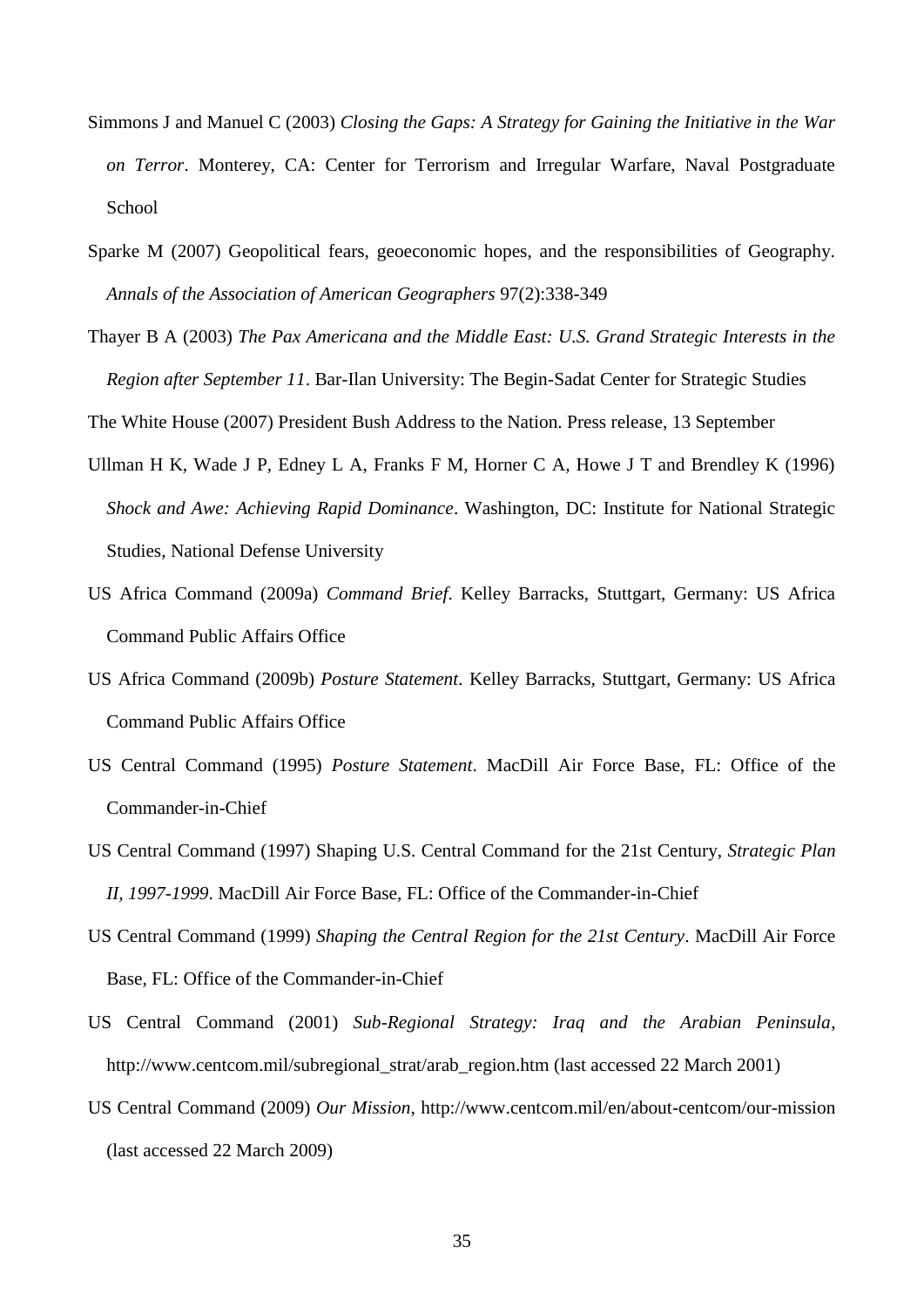- US Central Command CINC General Anthony C Zinni (1998) *Statement before the Senate Armed Services Committee on the Posture of United States Central Command*, 3 March
- US Central Command CINC General Anthony C Zinni (1999) *Statement before the Senate Armed Services Committee on the Posture of United States Central Command*, 13 April
- US Central Command CINC General Anthony C Zinni (2000) *Statement before the Senate Armed Services Committee on the Posture of United States Central Command*, 29 February
- US Central Command CINC General James H Binford Peay III (1997) Promoting peace and stability in the Central Region. *Report to the House Appropriations Committee Subcommittee on National Security*, 17 March
- US Central Command Director of Logistics Major General Brian Geehan (2006) Current operations in the long war. Conference paper, *National Defense Transportation Association Forum and Expo*, Memphis, TN, 23-27 September
- US Department of Defense (2004a) Bush announces global posture changes over next decade. News article, 16 August, http://www.defenselink.mil/news/newsarticle.aspx?id=25515 (last accessed 9 July 2008)
- US Department of Defense (2004b) *Strengthening U.S. Global Defense Posture*. Washington, DC: Department of Defense
- US Department of Defense (2005) *The National Defense Strategy of the United States of America*. Washington, DC: Department of Defense
- US Department of Defense (2006) *National Military Strategic Plan for the War on Terrorism*. Washington, DC: Chairman of the Joint Chiefs of Staff
- US Department of Defense (2007) U.S. Africa Command. Briefing slide, 7 February, http://www.defenselink.mil/dodcmsshare/briefingslide/295/070207-D-6570C-001.pdf (last accessed 9 February 2008)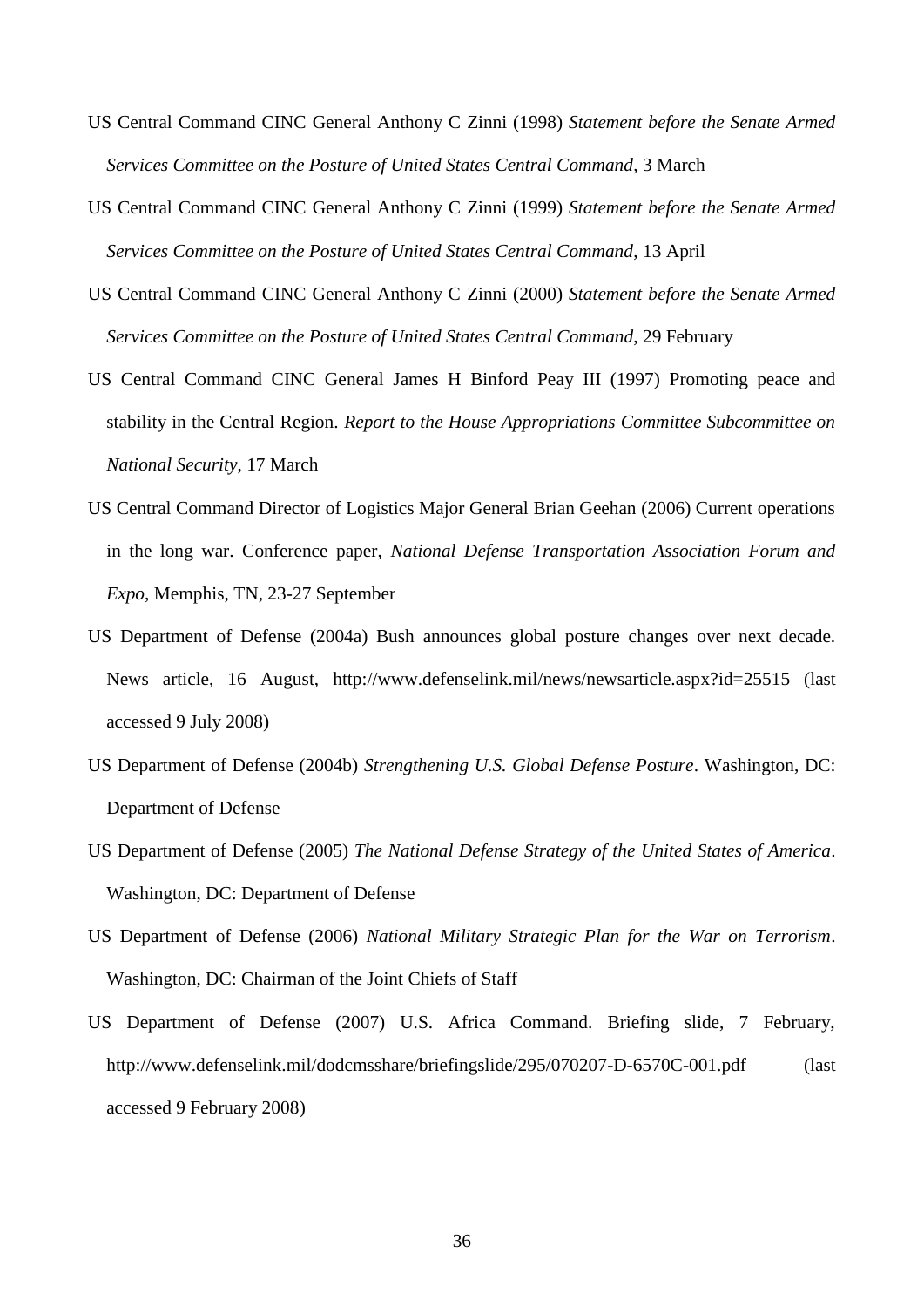- US Department of Defense (2008) *National Defense Strategy*. Washington, DC: Department of Defense
- US House Committee on Armed Services (2003) Operation Iraqi Freedom: Operations and Reconstruction. *Hearings before the House Committee on Armed Services*, 4 April, 12 June, 10 July, 25 September, 2, 8, 21 and 29 October
- US National Security Council (2002) *The National Security Strategy of the United States of America*. Washington, DC: The White House
- US National Security Council (2006) *The National Security Strategy of the United States of America*. Washington, DC: The White House
- US President Jimmy Carter (1980) *State of the Union Address 1980*. Atlanta, GA: Jimmy Carter Library and Museum, http://www.jimmycarterlibrary.gov/documents/speeches/su80jec.phtml (last accessed 12 April 2008)
- US Secretary of Defense William J Perry (1995) Working with Gulf allies to contain Iraq and Iran. Speech, Council on Foreign Relations, New York, 18 May, http://www.defenselink.mil/speeches/speech.aspx?speechid=909 (last accessed 12 February 2008)
- Williams M (2007) *Culture and Security: Symbolic Power and the Politics of International Security*. London: Routledge
- Woodward R (2005) From Military Geography to militarism's geographies: disciplinary engagements with the geographies of militarism and military activities. *Progress in Human Geography* 29(6):718-740
- Wrage S D (2004) US combatant commander: the man in the middle. In D S Reveron (ed.) *America's Viceroys: The Military and U.S. Foreign Policy* (pp 185-202). New York: Palgrave Macmillan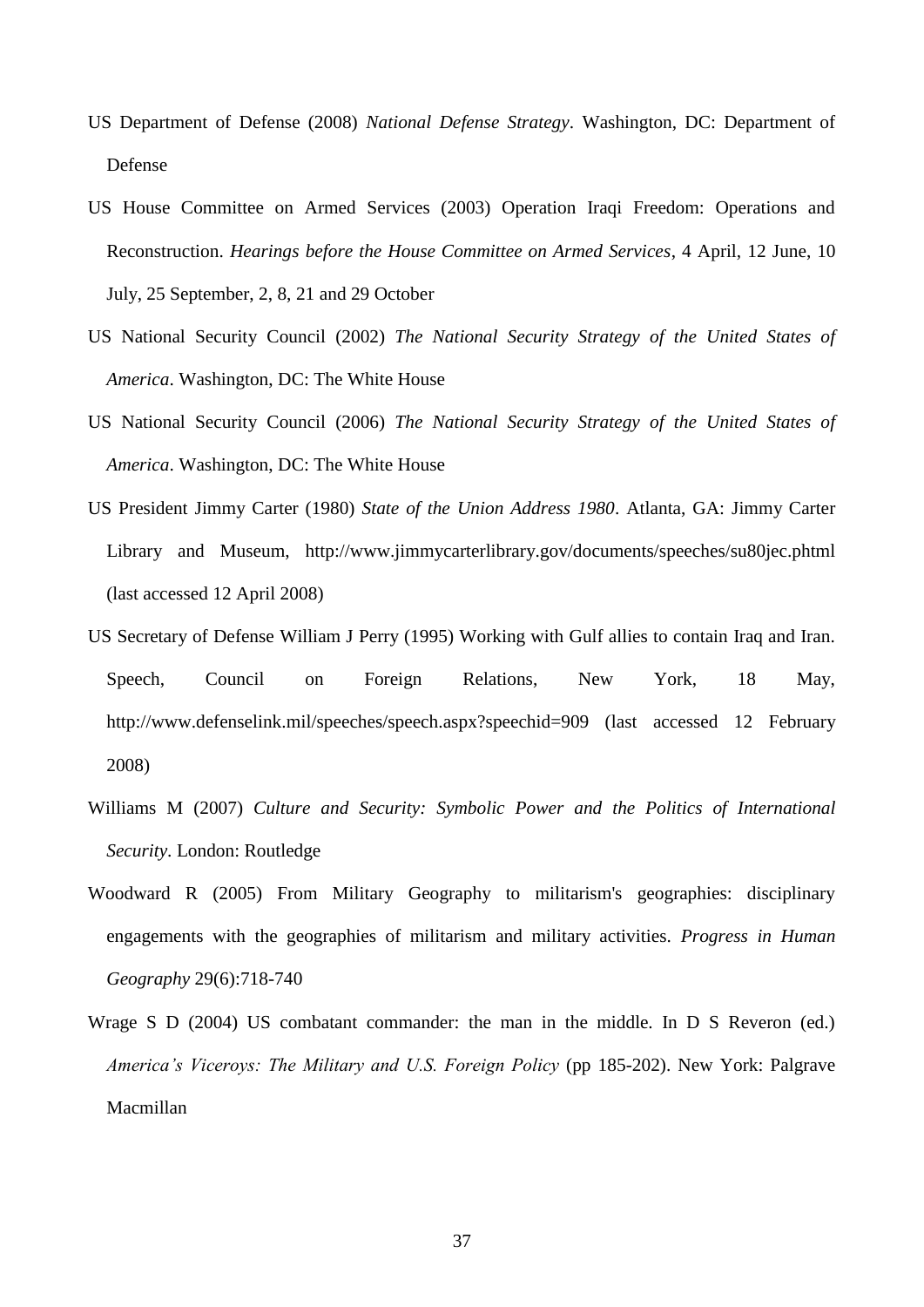Young M B (2009) Lost in the desert: Lawrence and the theory and practice of counterinsurgency. In D Ryan and P Kiely (eds) *America and Iraq: Policy-Making, Intervention and Regional Politics Since 1958* (pp 76-91). New York: Routledge

 $\frac{1}{1}$ See also the recent challenge to Robert Kaplan's 'The revenge of geography' in *Foreign Policy*: http://www.foreignpolicy.com/story/cms.php?story\_id=4979 (last accessed 28 September 2009).

 $2$  Matt Sparke (2007) has outlined its diverse array of applications within Geography.

<sup>3</sup> Deborah Cowen and Neil Smith have highlighted how the term appears to have been first used by the French economic geographer Jacques Boudeville in 1966 in conceiving "1960s liberal growth pole theory" (Boudeville 1966; Cowen and Smith 2009:38).

<sup>4</sup> President George W. Bush directed the establishment of US Africa Command (AFRICOM) on 6 February 2007. Headquartered at Kelley Barracks in Stuttgart, Germany, AFRICOM reached its target for initial operating capabilities on October 1, 2007, as a sub-unified command, subordinate to US European Command (the long-term plan is to relocate the AFRICOM HQ to the African continent). It was established as regional unified command with full operational capabilities on 1 October 2008, with all of CENTCOM's African countries, with the exception of Egypt, becoming officially part of the new Africa Command. See http://www.africom.mil (last accessed 11 October 2009).

<sup>5</sup> Dalby S (2009) Interview by Leonhardt van Efferink, *Exploring Geopolitics*, http://www.exploringgeopolitics.org /Interview\_Dalby\_Simon\_Geopolitical\_Passport.html (last accessed 29 September 2009).

<sup>6</sup> US Central Command (1999) *Shaping the Central Region for the 21st Century*. MacDill Air Force Base, FL: Office of the Commander-in-Chief, p. 16.

<sup>7</sup> US Central Command (2001) *Sub-Regional Strategy: Iraq and the Arabian Peninsula*, http://www.centcom.mil/subregional\_strat/arab\_region.htm (last accessed 22 March 2001).

<sup>8</sup> US Central Command (1999) *Shaping the Central Region for the 21st Century*. MacDill Air Force Base, FL: Office of the Commander-in-Chief, p. 16.

<sup>9</sup> US Central Command (2009) *Our Mission*, http://www.centcom.mil/en/about-centcom/our-mission (last accessed 22 March 2009).

<sup>10</sup> The US Department of Defense's 2006 *National Military Strategic Plan for the War on Terrorism*, for example, outlines in detail a "military strategic communication strategy" in which combatant commanders are called upon to "harness all strategic communication capabilities, including public affairs, public diplomacy (military support to public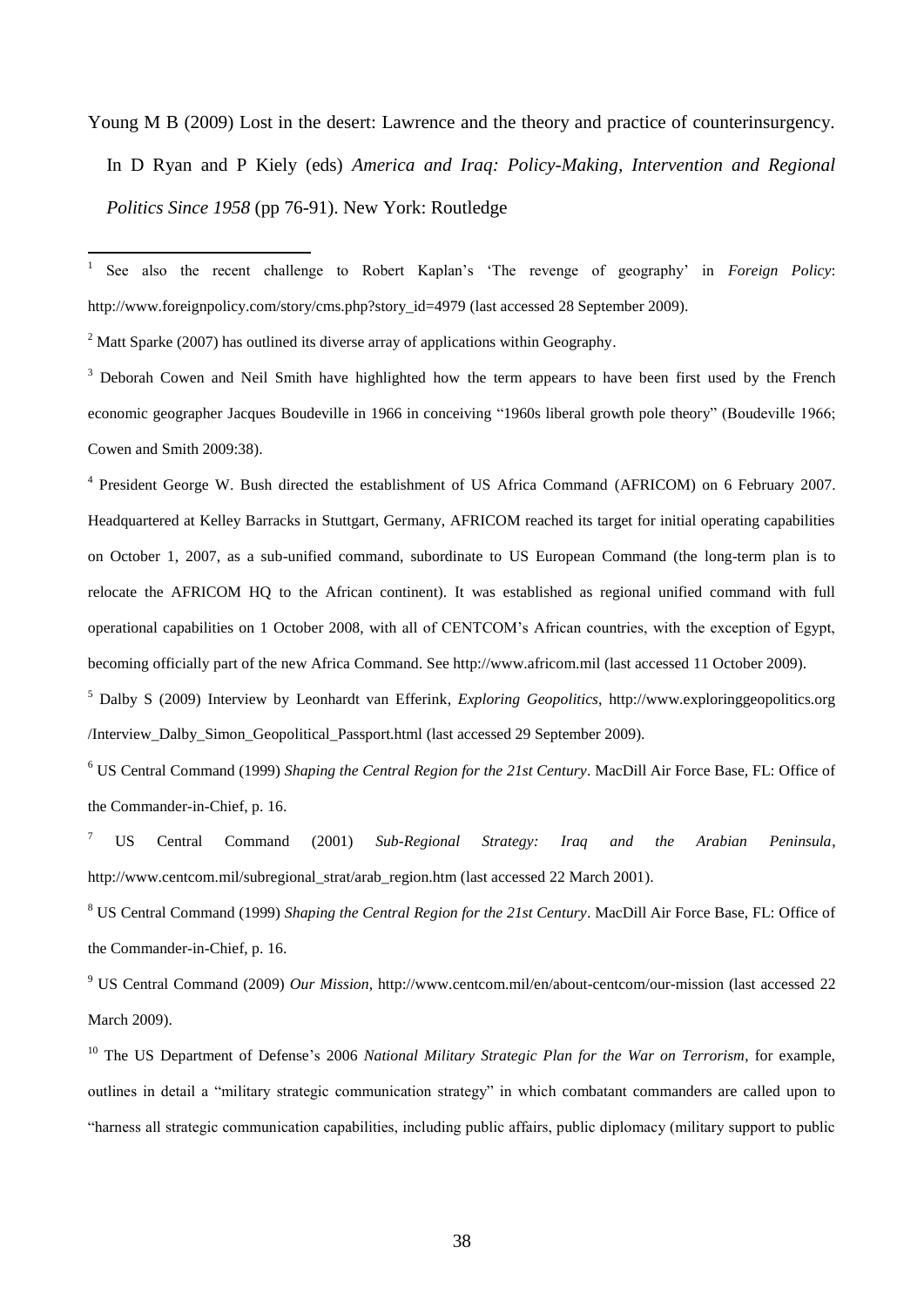diplomacy and military diplomacy) and information operations" to implement an "aggressive … comprehensive strategic communication process for the war on terrorism" (2006:30).

<sup>11</sup> US President Jimmy Carter (1980) *State of the Union Address 1980*. Atlanta, GA: Jimmy Carter Library and Museum, http://www.jimmycarterlibrary.gov/documents/speeches/su80jec.phtml (last accessed 12 April 2008).

 $12$  Ibid..

-

<sup>13</sup> Quoted in Klare M T (2004) *Blood and Oil: The Dangers and Consequences of America's Growing Dependency on Imported Petroleum*. New York: Owl Books, p. 4.

 $14$  On the tanker wars in the Persian Gulf in the 1980s, see Gamlen E J (1993) United States strategic policy toward the Middle East: Central Command and the reflagging of Kuwait's tankers. In H Amirahmadi (ed.) *The United States and the Middle East: A Search for New Perspectives* (pp 213-249). Albany: State University of New York.

<sup>15</sup> US Central Command CINC General James H Binford Peay III (1997) Promoting peace and stability in the Central Region. *Report to the House Appropriations Committee Subcommittee on National Security*, 17 March.

<sup>16</sup> Ibid..

<sup>17</sup> US Central Command CINC General Anthony C Zinni (2000) *Statement before the Senate Armed Services Committee on the Posture of United States Central Command*, 29 February.

<sup>18</sup> US Secretary of Defense William J Perry (1995) Working with Gulf allies to contain Iraq and Iran. Speech to the Council on Foreign Relations, New York, 18 May, http://www.defenselink.mil/speeches/speech.aspx?speechid=909 (last accessed 12 February 2008).

<sup>19</sup> US Central Command CINC General Anthony C Zinni (1999) *Statement before the Senate Armed Services Committee on the Posture of United States Central Command*, 13 April.

 $20$  PR Newswire (2003) Raytheon-developed deployable headquarters now operating in Qatar. Raytheon news release, 3 February, http://www.prnewswire.com/micro/RTN5 (last accessed 14 April 2005).

 $^{21}$  Ibid..

<sup>22</sup> US Department of Defense (2004a) Bush announces global posture changes over next decade. News article, 16 August, http://www.defenselink.mil/news/newsarticle.aspx?id=25515 (last accessed 9 July 2008).

 $^{23}$  Ibid...

<sup>24</sup> US Department of Defense (2004b) *Strengthening U.S. Global Defense Posture*. Washington, DC: Department of Defense, p. 8. For a summation of the report to Congress and a discussion of some its implications, see Henry R (2006) Transforming the U.S. Global Defense Posture. *Naval War College Review* 59(2):12-28.